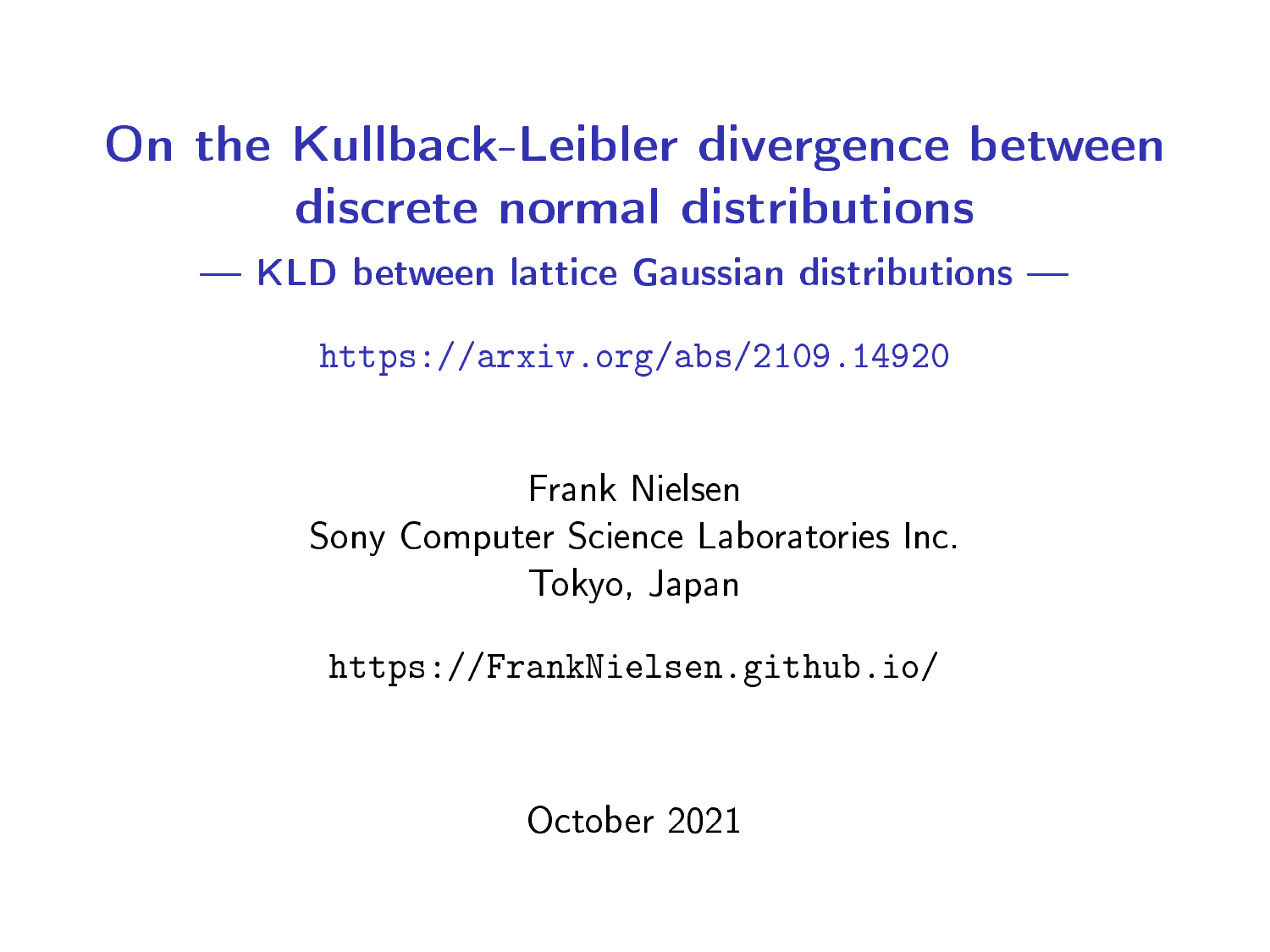# Lattices: Integer lattice  $\mathbb{Z}^d$  and full-rank lattices



- If lattice basis of  $d$  column vectors, arranged in a matrix  $L = [l_1 | \dots | l_d]$
- $\triangleright$  lattice Λ = Λ(L) = L $\mathbb{Z}^d := \{Lz : z \in \mathbb{Z}^d\}$
- Fill rank lattice:  $\det(L) \neq 0$
- ighthroworroup two lattices  $\Lambda(L)$  and  $\Lambda(L')$  coincide iff.  $L = L'U$  for a unimodular matrix  $U$  (= square matrix with integer entries and determinant  $\pm 1$ )

$$
L' = \begin{bmatrix} 1 & 2 \\ 1 & 1 \end{bmatrix} = U \times L, L = I, \quad U = \begin{bmatrix} 1 & 2 \\ 1 & 1 \end{bmatrix}, \quad \det(U) = -1
$$

 $\blacktriangleright$  integer lattice  $\mathbb{Z}^d$ : one-hot basis vectors  $e_1,\ldots,e_d.$  $L = I_{d,d} = [e_1 | \dots | e_d] = \text{diag}(1, \dots, 1)$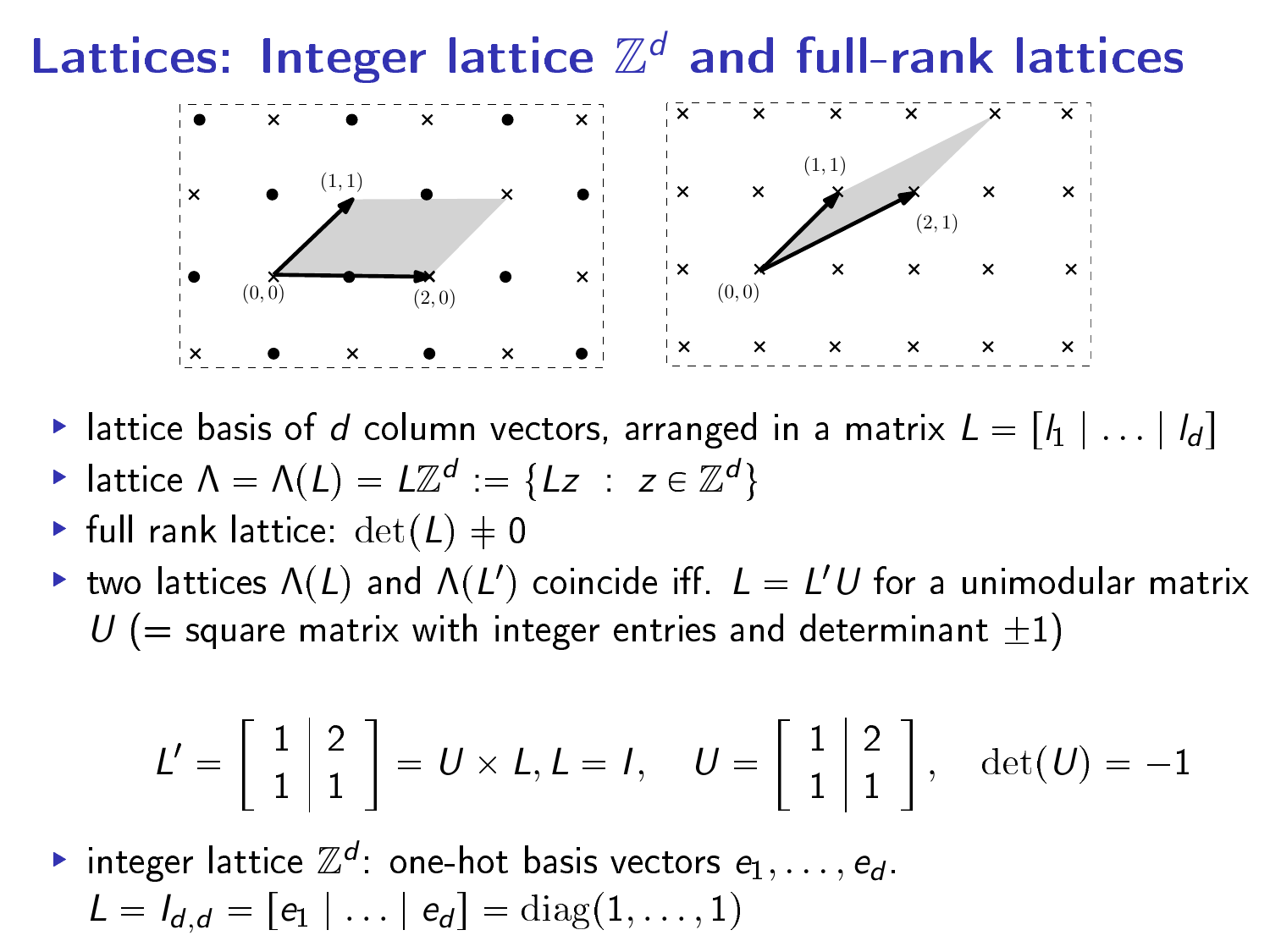#### Lattice Gaussian distributions

**Lattice Gaussian random variable**  $X_{\xi} \sim N_{\Lambda}(\xi)$  **has pmf:** 

$$
p_{\xi}(I) = \frac{1}{\theta_{\Lambda}(\xi)} \exp\left(2\pi \left(-\frac{1}{2}I^{\top}\xi_2 I + I^{\top}\xi_1\right)\right), \quad I \in \Lambda
$$

Partition function expressed using the Riemann theta function  $\theta(\omega, \Omega)$ :

$$
\theta_{\Lambda}(\xi) := \sum_{l \in \Lambda} \exp \left( 2 \pi \left( -\frac{1}{2} l^{\top} \xi_2 l + l^{\top} \xi_1 \right) \right) = \theta(-iL^{\top} \xi_1, iL^{\top} \xi_2 L)
$$

 $\blacktriangleright$  Riemann theta: holomorphic function [\[26\]](#page-30-0), converging Fourier series:

$$
\theta : \mathbb{C}^d \times \mathcal{H}_d \to \mathbb{C}
$$

$$
\theta(\omega, \Omega) := \sum_{z \in \mathbb{Z}^d} \exp\left(2\pi i \left(\frac{1}{2} z^\top \Omega z + z^\top \omega\right)\right)
$$

 $\mathcal{H}_d$  = Siegel upper space of symmetric complex matrices with positive-definite imaginary parts [\[27\]](#page-30-1).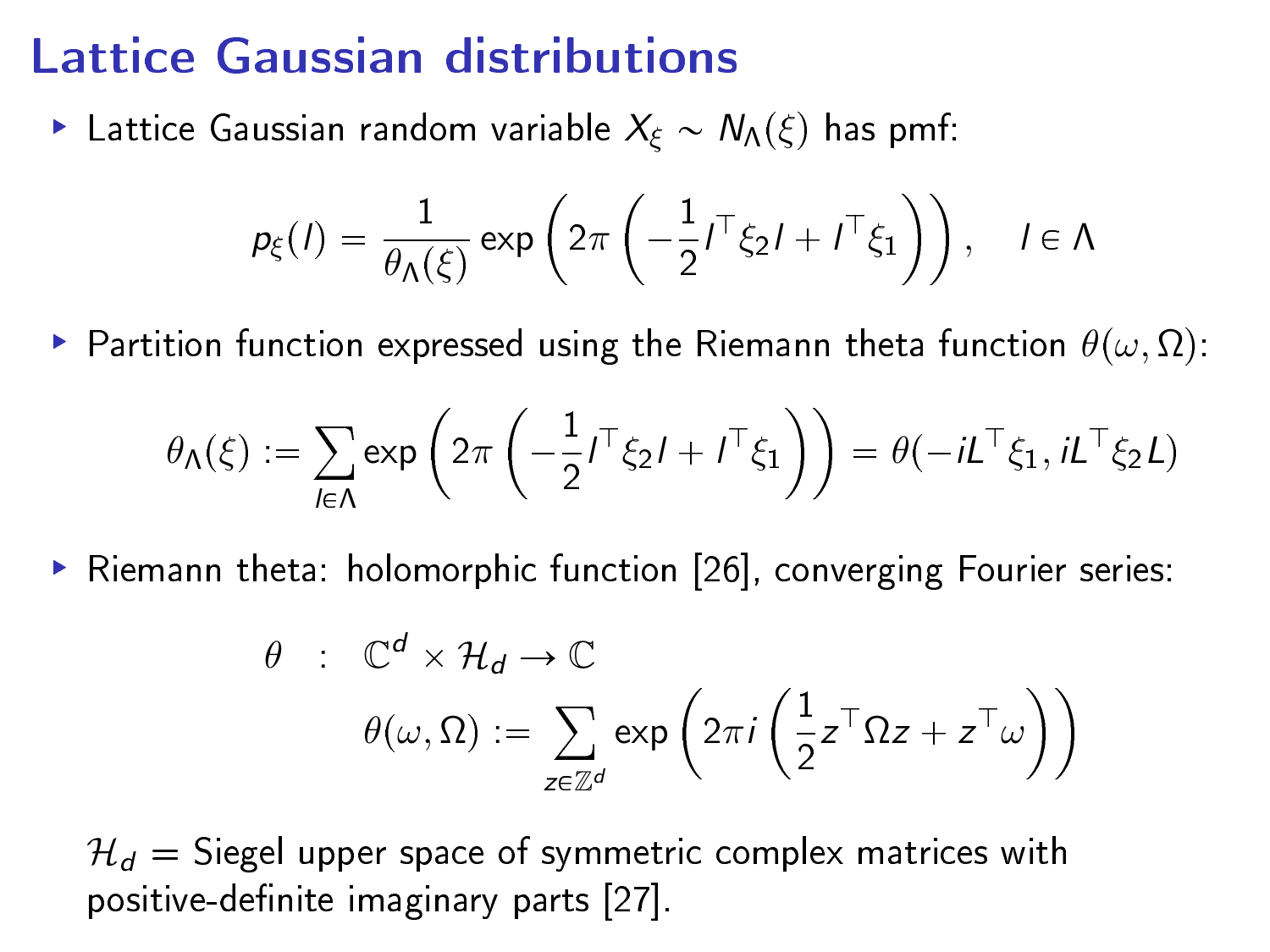### Discrete normal distributions

Studied in [\[1\]](#page-27-0)

 $\blacktriangleright$  Probability mass function:

$$
p_{\xi}(I) = \frac{1}{Z_{\mathbb{Z}}(\xi)} \exp\left(2\pi \left(-\frac{1}{2}I^{\top}\xi_2 I + I^{\top}\xi_1\right)\right), \quad I \in \mathbb{Z}^d.
$$

$$
\triangleright \text{ Partition function } Z_{\mathbb{Z}}(\xi) = \theta_R(-i\xi_1, i\xi_2)
$$

Proposition  $3.5$  [\[1\]](#page-27-0):

$$
\forall \alpha \in \mathrm{GL}(d,\mathbb{Z}), \quad \alpha X_{\xi} = X_{\alpha^{-\top} \xi_1, \alpha^{-\top} \xi_2 \alpha^{-1}}
$$

Parity (Remark 3.7  $[1]$ ):

$$
X_{-\xi_1,\xi_2}\sim -X_\xi
$$

 $\blacktriangleright$  But marginals of discrete Gaussians are not discrete Gaussians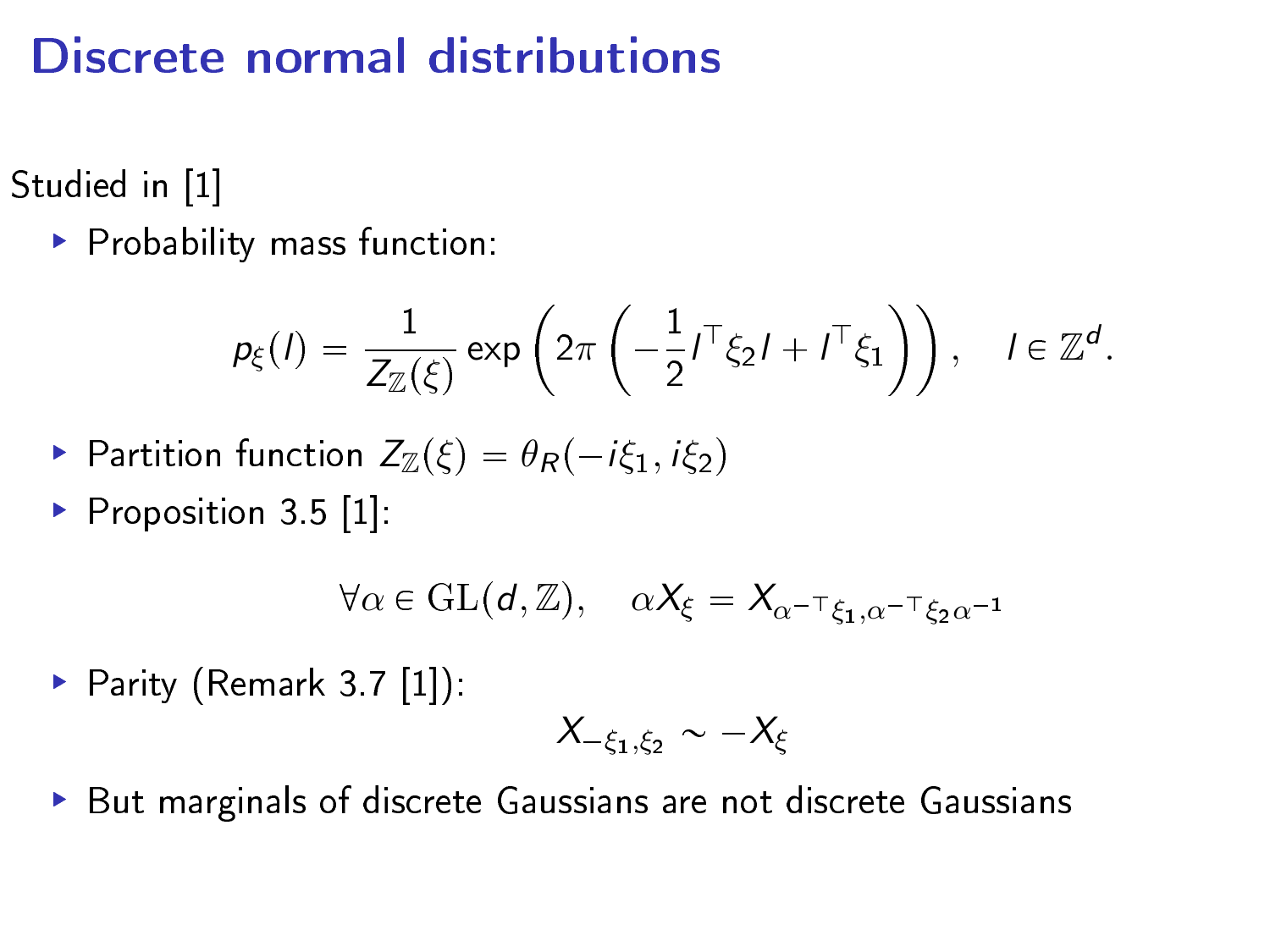# Lattice Gaussians: A Discrete exponential family

 Lattice Gaussian distributions form a discrete (minimal regular) exponential family  $\mathcal{G}_{\Lambda} = \{p_{\xi} : \xi \in \Xi\}$ :

$$
p_{\xi}(I) = \exp\left(\langle t(x), \xi \rangle - F_{\Lambda}(\xi)\right), \quad F_{\Lambda}(\xi) := \log \theta_{\Lambda}(\xi)
$$

- $\blacktriangleright$  Natural parameter space:  $\Xi = \mathbb{R}^d \times \mathcal{P}_d$  with  $\mathcal{P}_d$  the open cone of positive-definite matrices. Exp. fam. of order  $\overline{D} = \frac{d(d+3)}{2}$
- Sufficient statistics:  $t(x) = (2\pi x, -\pi x x^{\top})$
- Compound vector-matrix inner product:

$$
\langle \zeta, \zeta' \rangle := \zeta_1^{\top} \zeta_1' + \operatorname{tr}(\zeta_2^{\top} \zeta_2').
$$

- Thus lattice Gaussians are maximum entropy distributions on the lattice support Λ: max<sub>p</sub>  $\in$  H(p) such that  $E[t(x)] = \eta$ . Constraint  $E[t(x)] = \eta$ is equivalent to the two constraints  $\mu = E_p[X]$  and  $\Sigma = \text{Cov}_p[X] = E_p[(X - E_p[X])(X - E_p[X])^\top]$
- Prior work: Lisman and Van Zuylen [\[19\]](#page-29-0)  $(1972)$ , Kemp [\[18\]](#page-29-1)  $(1997)$ , partition function with Jacobi theta function by Szablowski [\[28\]](#page-30-2) (2001), Riemann multivariate theta and complex-valued pmf with  $\Xi = \mathbb{C}^d \times \mathcal{H}_d$ by Agostini and Améndola [\[1\]](#page-27-0) (2019)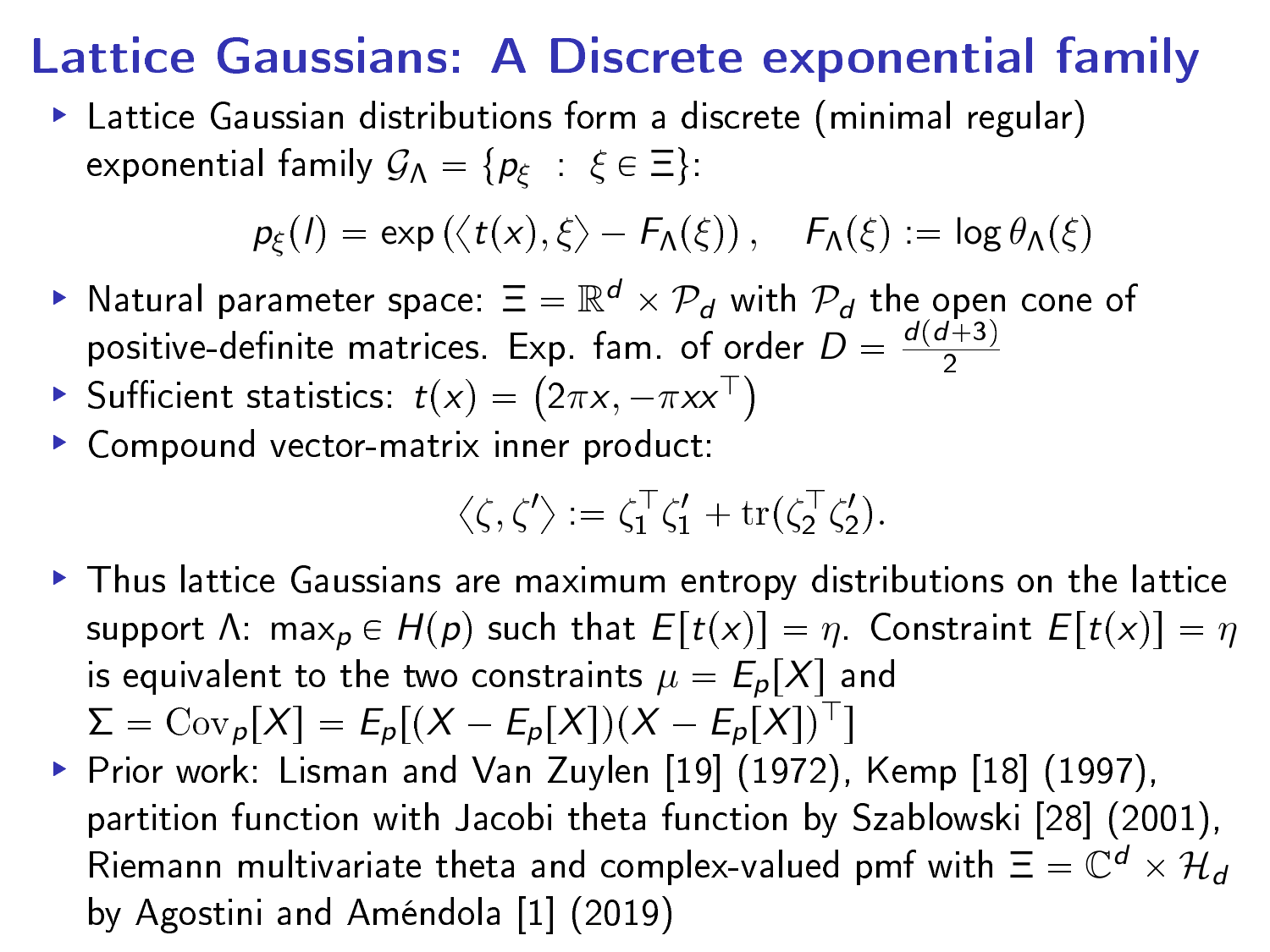# Lattice Gaussian distribution  $N_\Lambda(\xi)$

$$
\blacktriangleright \text{ Lattice: } \Lambda = L\mathbb{Z}^2 \text{ with } L = \left[ \begin{array}{cc} 1 & 1 \\ 0 & 1 \end{array} \right] \text{ (det}(L) = 1)
$$

Natural parameter  $\xi = (\xi_1, \xi_2): \xi_1 = (0, 0)$  and  $\xi_2 = \text{diag}(0.1, 0.5)$ 

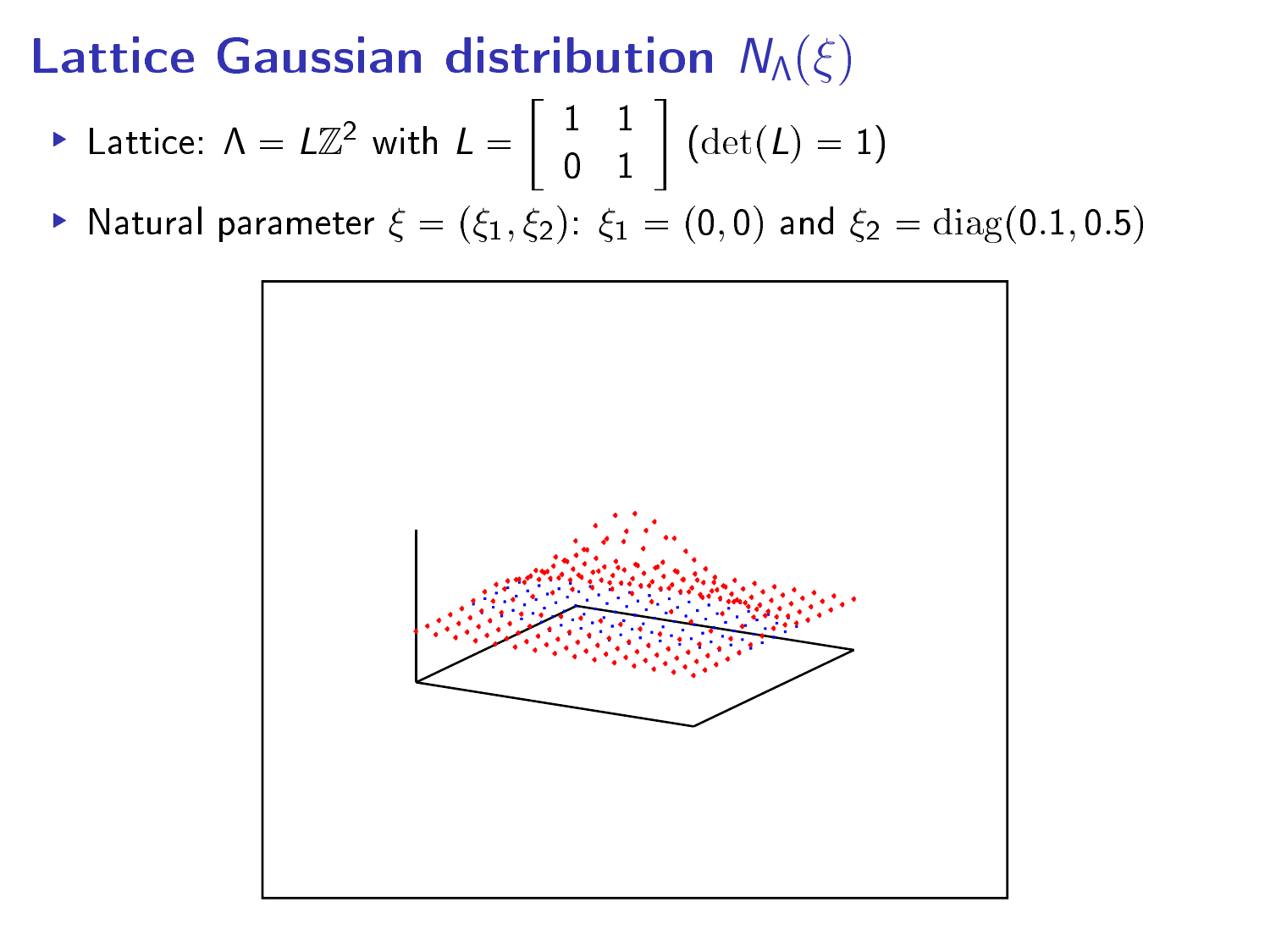## Discrete normal distributions  $N_{\mathbb{Z}}(\xi)$



- Symmetric distribution (left) or not (right) depending on the parameters
- Periodicity of Riemann  $\theta$  with integer periods  $u \in \mathbb{Z}^d$ :

$$
\theta(\omega+u,\Omega)=\theta(\omega,\Omega)
$$

 $\blacktriangleright$  yields  $X_{(a,Bu)} \sim X_{(a,B)} + u$  for any  $u \in \mathbb{Z}^d$ :

$$
Pr(X_{(a,Bu)} = I) = Pr(X_{(a,B)} = I - u)
$$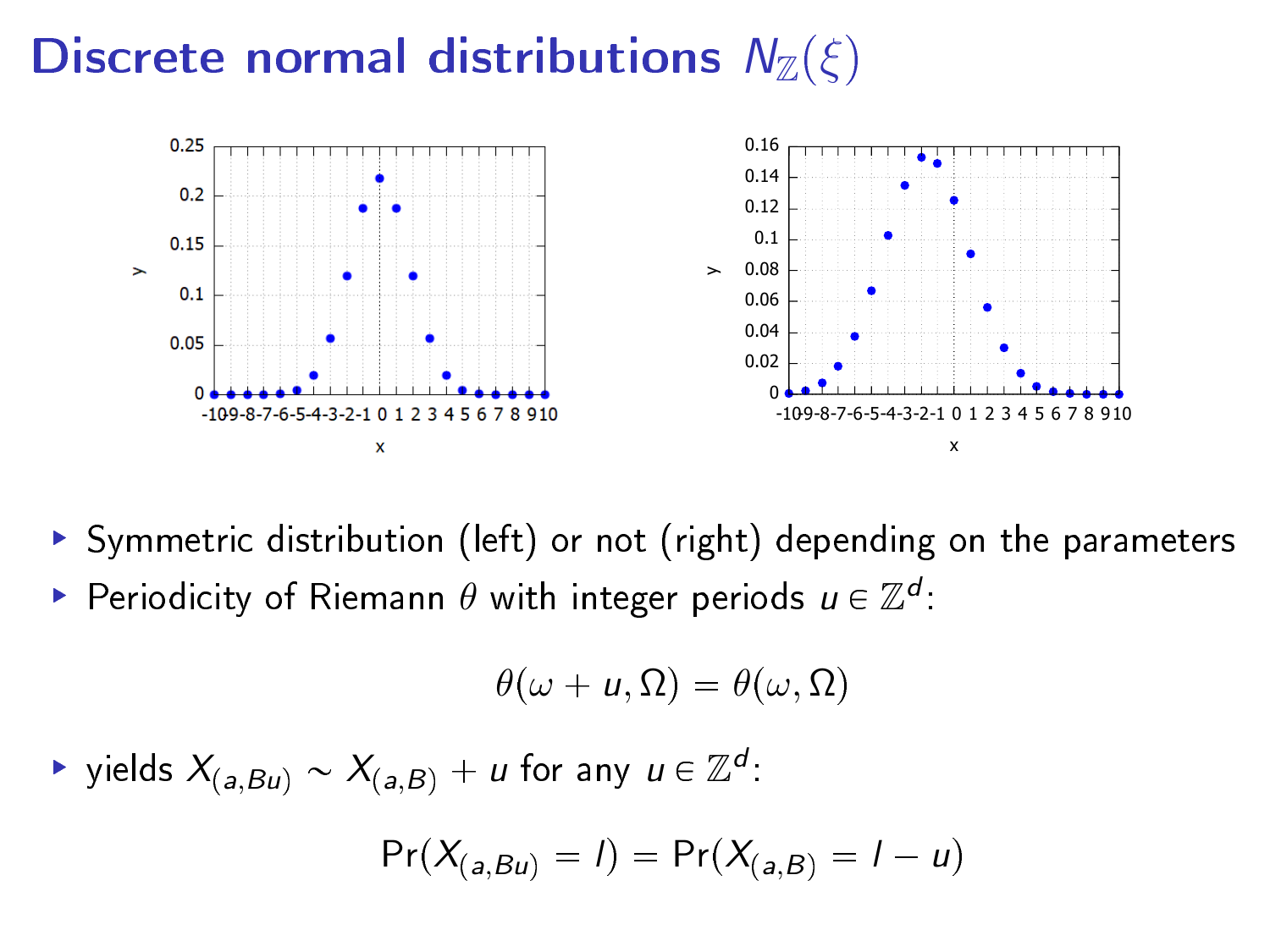# Discrete normal distributions: Bivariate examples



2D integer lattice  $\Lambda = \mathbb{Z}^2$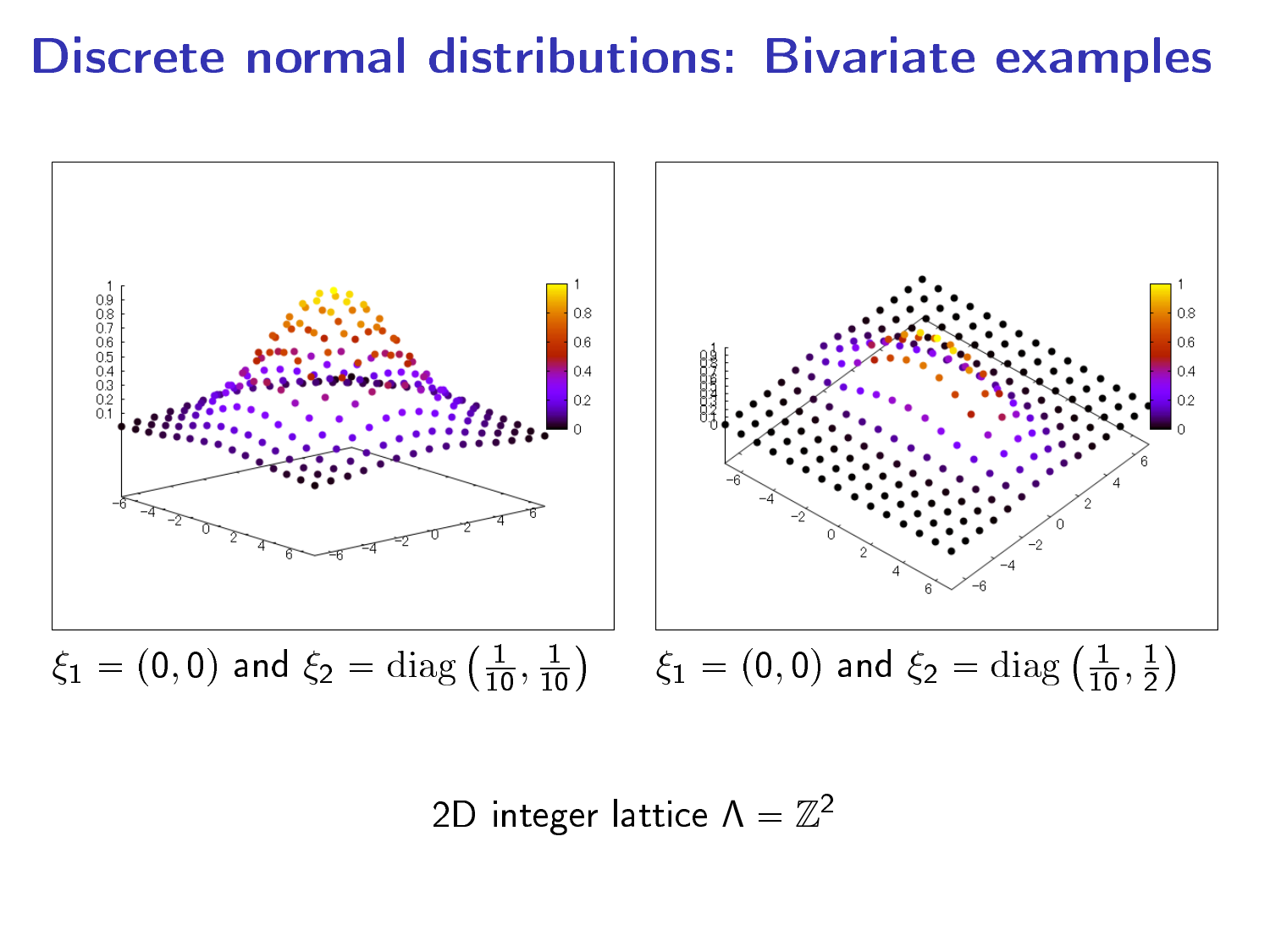# Some applications of lattice Gaussian distributions

- Applications:
	- .<br>▶ Lattice-based cryptography [\[6\]](#page-27-1)
	- **Machine learning:** 
		- $\triangleright$  Differential privacy [\[30,](#page-31-0) [7\]](#page-27-2)
		- **Boltzmann machines with continuous visible states and discrete hidden** states [\[8\]](#page-28-0)
- Sampling discrete Gaussian distributions:
	- $\overline{\bullet}$  in 1D [\[7\]](#page-27-2)
	- $\cdot$  using simple rejection sampling [\[8\]](#page-28-0)
	- using Markov chain Monte Carlo [\[15\]](#page-29-2)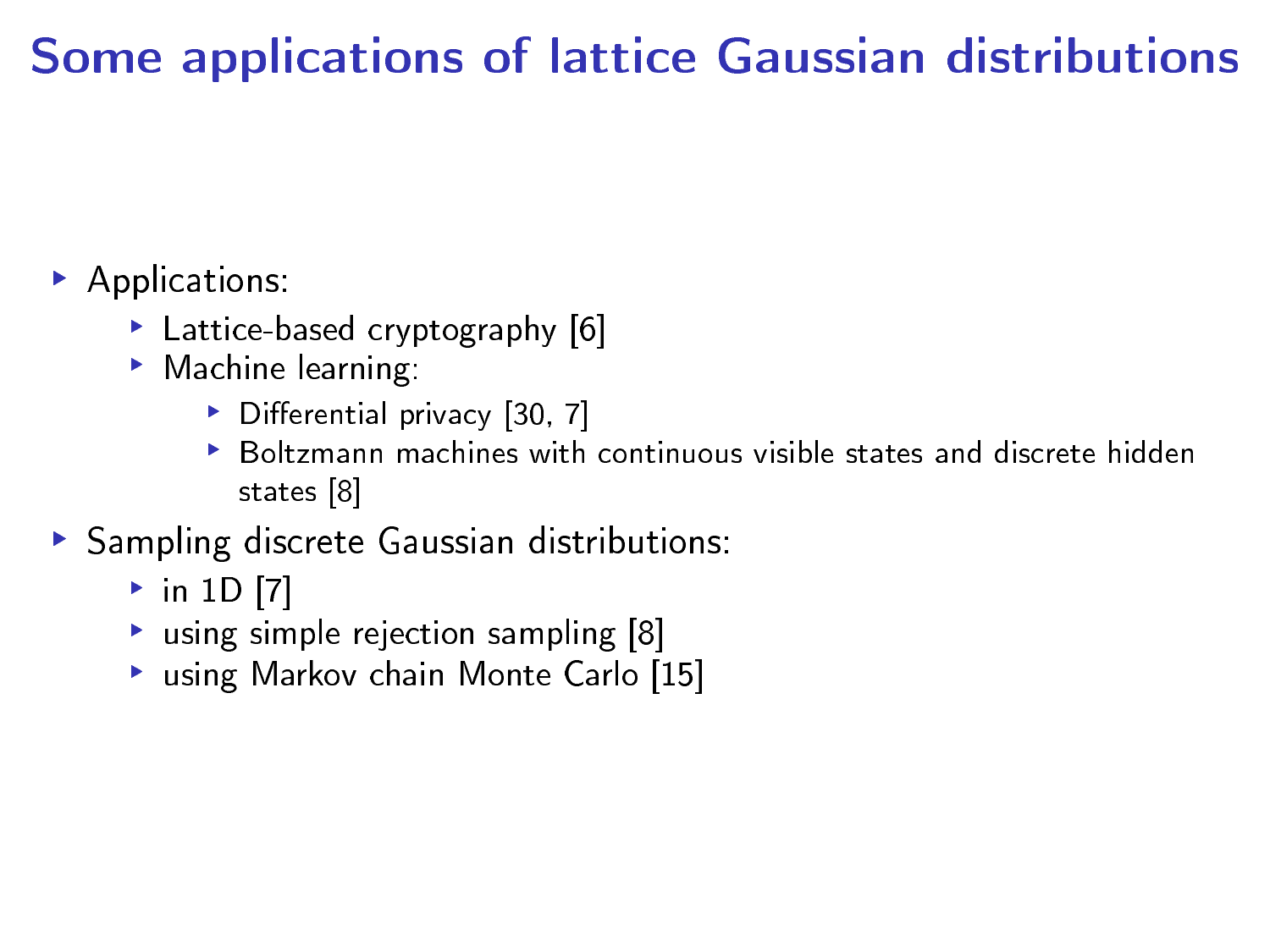# MLE and dual moment parameterization  $\eta$

- A set  $\{v_1, \ldots, v_m\}$  of m IID variates sampled from  $p_{\xi}$ .
- Estimating equation for the maximum likelihood estimator (MLE):

$$
\hat{\eta} = \frac{1}{m} \sum_{i=1}^{m} t(v_i).
$$

- $\blacktriangleright$  Equivariance property of the MLE yields  $\hat{\xi} = \nabla \mathcal{F}_\mathsf{A}^*(\hat{\eta})$
- MLE of lattice Gaussians using ordinary parameterization  $\lambda = (\mu, \Sigma)$

$$
\hat{\eta}_1 = \frac{2\pi}{m} \sum_{i=1}^n x_i = 2\pi \hat{\mu}
$$

$$
\hat{\eta}_2 = -\frac{\pi}{m} \sum_{i=1}^n x_i x_i^\top = -\pi \left( \hat{\Sigma} + \hat{\mu} \hat{\mu}^\top \right)
$$

 $\blacktriangleright$  Dual moment/expectation parameterization of exponential families:  $\eta = \nabla \mathcal{F}(\theta) = E[t(X)]$  and  $\theta = \nabla F^*(\eta)$  with Legendre-Fenchel convex conjugate

$$
\mathsf{F}_{\mathsf{\Lambda}}^*(\eta):=\langle \xi,\eta\rangle-\mathsf{F}_{\mathsf{\Lambda}}(\xi)
$$

with  $\xi = \nabla F_{\Lambda}^*(\eta)$ .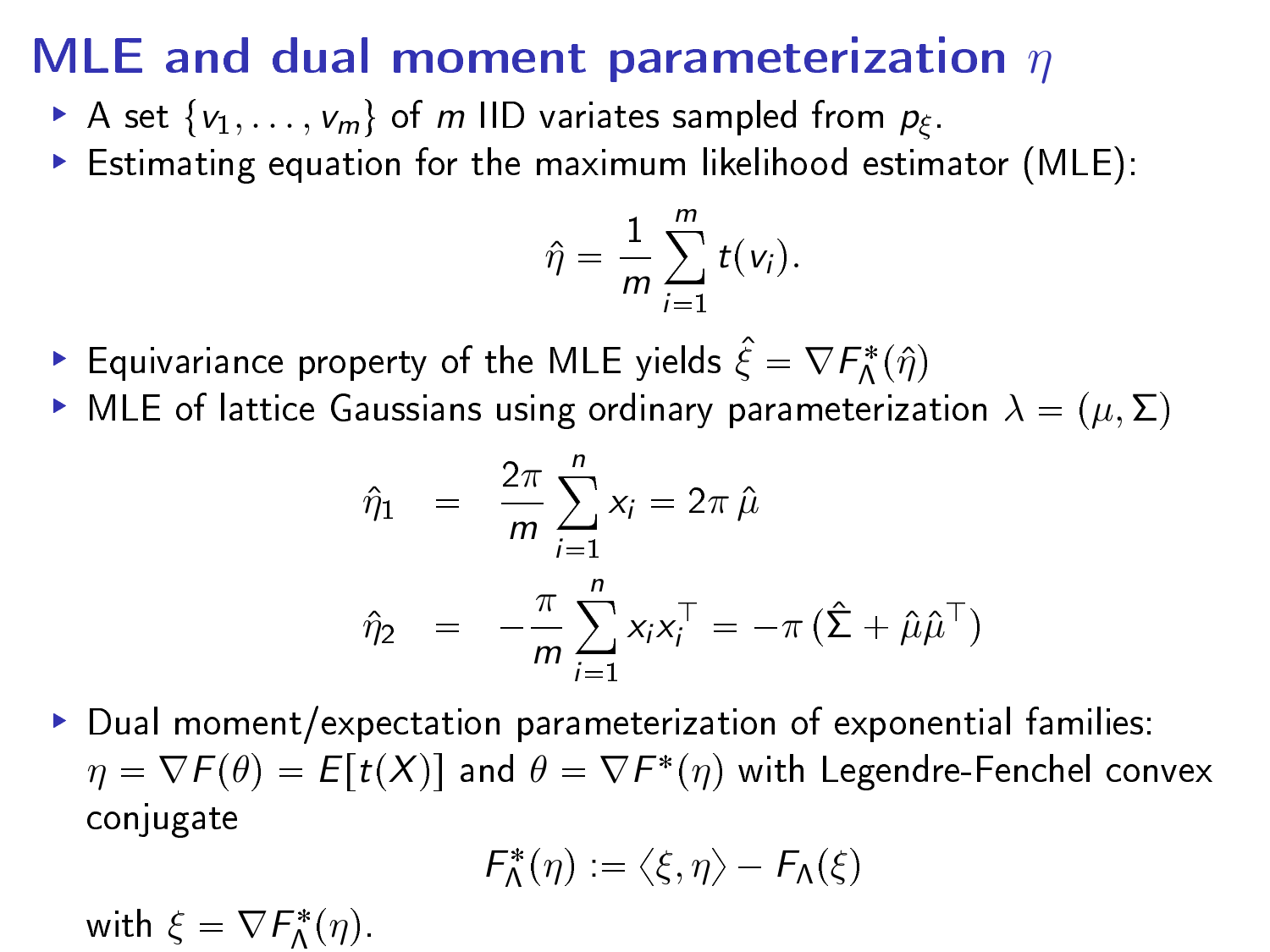#### Converting moment  $\eta$  to natural  $\xi$  parameters

Solve a concave maximization program given  $\eta$ :

$$
\mathsf{F}^*(\eta) := \sup_{\xi} L_{\eta}(\xi) := \langle \xi, \eta \rangle - \mathsf{F}(\xi)
$$

Concave maximization  $\nabla^2 L_n(\xi) = -\nabla^2 F(\xi)$  or equivalently convex minimization  $-L_\eta(\xi)$ . Unique optimal solution  $\big|\,\xi = \nabla F^*(\eta)\,\big|$  . Then get  $\mathcal{F}^*(\eta) = \langle \eta, \nabla \mathcal{F}^*(\eta) \rangle - \mathcal{F}(\nabla \mathcal{F}^*(\eta))$  (negentropy)

- $\blacktriangleright$  Solve iteratively [\[31,](#page-31-1) [20\]](#page-29-3):  $p_{\psi}(x) := \exp \left(-\sum_{i=0}^D \psi_i t_i(x)\right)$ , with  $\psi_i = -\xi_i$ , and  $\psi_0 = \mathcal{F}(\psi)$ . Let  $\mathcal{K}_i(\psi) := E_{\rho_{\xi}}[t_i(x)] = \eta_i$  and  $\eta_0 = 1$ .
- Update iteratively:

$$
\psi^{(t+1)} = \psi^{(t)} + H^{-1}(\psi^{(t)}) \times \begin{bmatrix} \eta_0 - K_0(\psi^{(t)}) \\ \vdots \\ \eta_D - K_D(\psi^{(t)}) \end{bmatrix}
$$

 $H_{ij}(\psi) = H_{ji}(\psi) = -E_{\rho_{\psi}}[t_i(x)t_j(x)]$  (need to be approximated)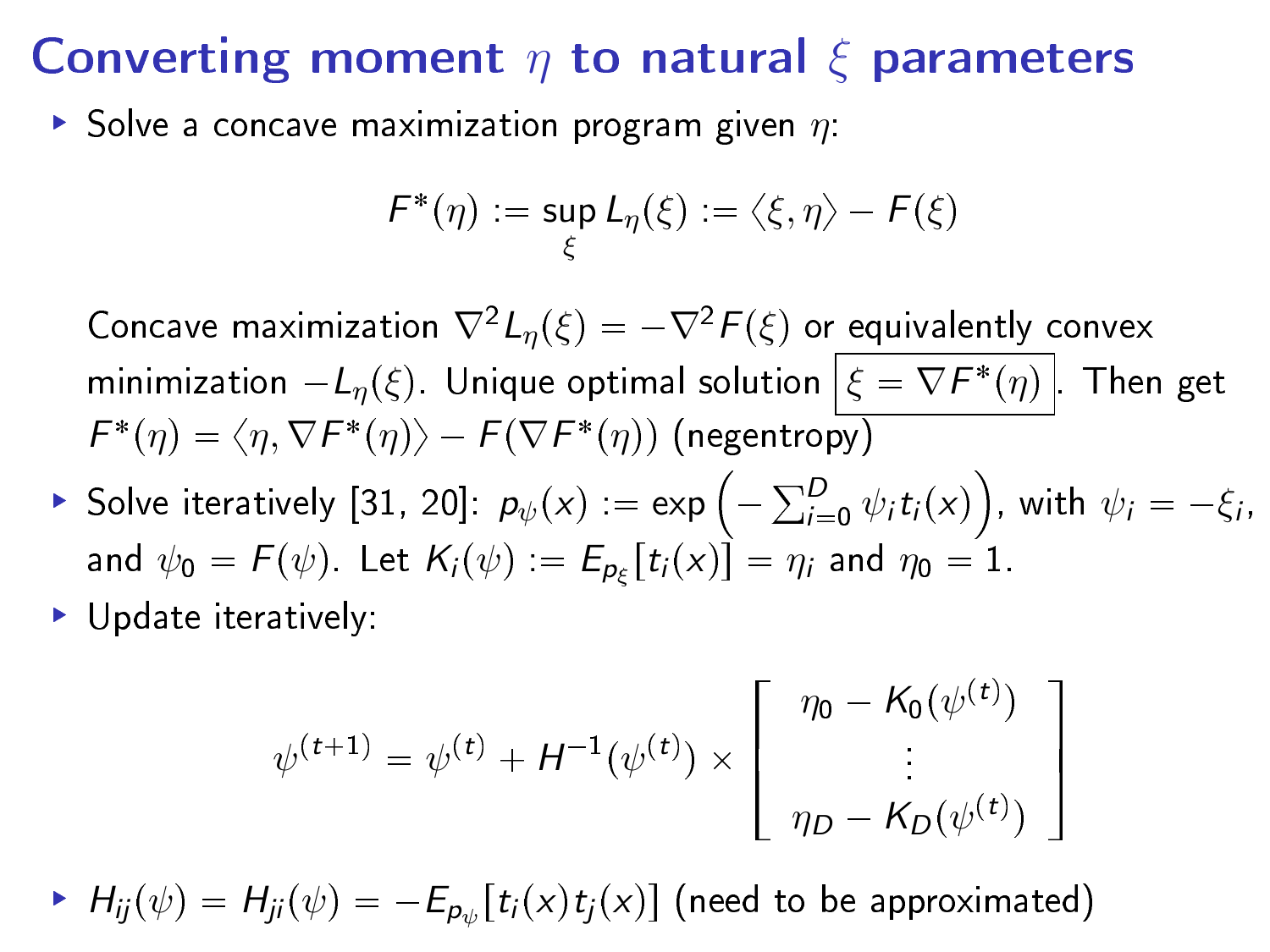#### Statistical divergences



How to measure the dissimilarity between bivariate discrete normal distributions?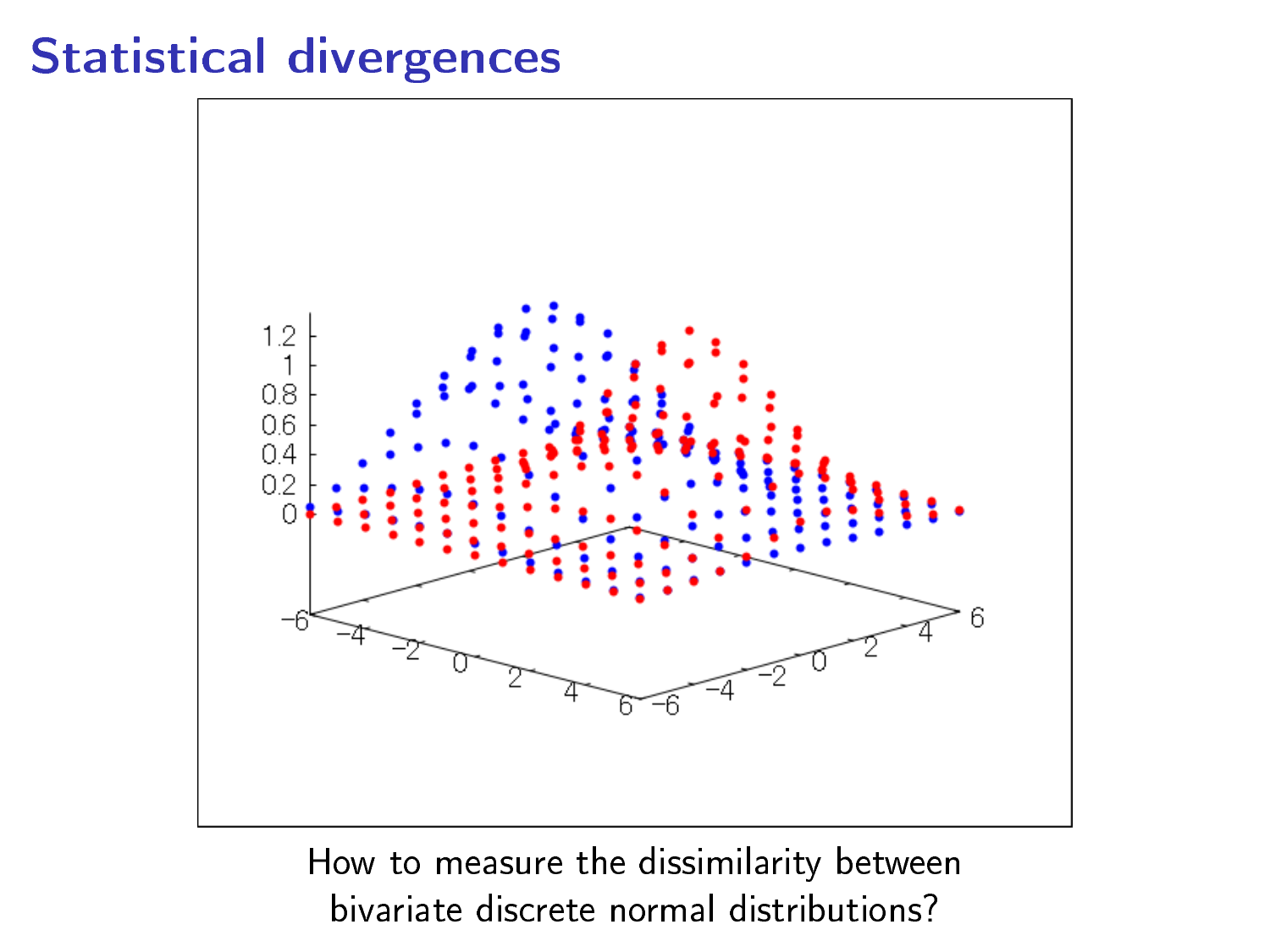### Cross-entropy and Kullback-Leibler divergence

Kullback-Leibler divergence [\[10\]](#page-28-1) between two pmfs  $r(x)$  and  $s(x)$  with support  $\mathcal{X}$ .

$$
D_{\mathrm{KL}}[r:s] := \sum_{x \in \mathcal{X}} r(x) \log \frac{r(x)}{s(x)}.
$$

- KLD also called relative entropy  $D_{\text{KL}}[r:s] = H[r:s] H[r]$  with  $H[r:s] := -\sum_{x \in \mathcal{X}} r(x) \log s(x)$  and  $H[r] = H[r:r]$  is Shannon's entropy
- **Cross-entropy between two densities**  $p_{\xi}$  **and**  $p_{\xi'}$  **of an exponential** family [\[23\]](#page-30-3):

$$
H[p_{\xi}:p_{\xi'}]=F_{\Lambda}(\xi')-\langle\xi',\eta\rangle.
$$

Nhen  $\xi' = \xi$ , get from Fenchel-Young's inequality:

$$
H[p_{\xi}:p_{\xi}]=H[p_{\xi}]=F_{\Lambda}(\xi)-\langle \xi,\eta\rangle=-F_{\Lambda}^{*}(\eta).
$$

 $\Rightarrow$  The convex conjugate is Shannon's negentropy [\[23\]](#page-30-3) (convex)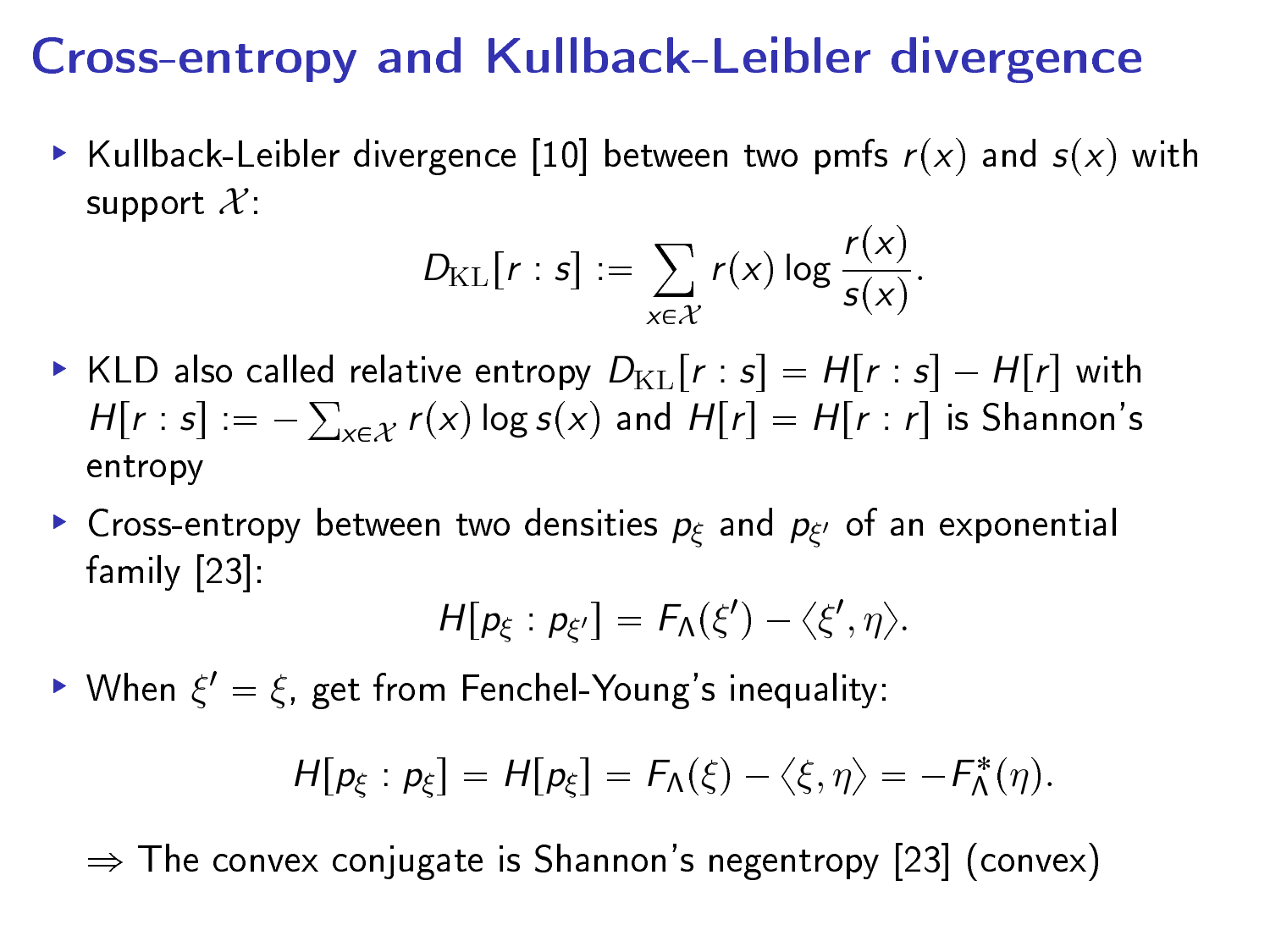### Cross-entropy and Kullback-Leibler divergence

#### Proposition

The cross-entropy between two discrete normal distributions  $p_{\xi} \sim N_{\Lambda}(\mu, \Sigma)$ and  $p_{\xi'} \sim N_{\Lambda}(\mu', \Sigma')$  is

$$
H[p_{\xi}: p_{\xi'}] = \log \theta_{\Lambda}(\xi') - 2\pi\mu^{\top}\xi_1' + \pi \operatorname{tr} (\xi_2'(\Sigma + \mu\mu^{\top}))
$$

#### Proposition

The Kullback-Leibler divergence between two lattice Gaussian distributions  $p_{\xi} \sim N_{\Lambda}(\mu, \Sigma)$  and  $p_{\xi'} \sim N_{\Lambda}(\mu', \Sigma')$  is:

$$
D_{\mathrm{KL}}[p_{\xi} : p_{\xi'}] = \log \left( \frac{\theta_{\Lambda}(\xi')}{\theta_{\Lambda}(\xi)} \right) - 2\pi \mu^{\top} (\xi'_1 - \xi_1) + \pi \operatorname{tr} \left( (\xi'_2 - \xi_2)(\Sigma + \mu \mu^{\top}) \right)
$$

Note that  $\mu := E_{p_{\xi}}[X]$  and  $\Sigma := \text{Cov}_{p_{\xi}}[X] = E_{p_{\xi}}[(X - \mu)(X - \mu)^{\top}]$  need to be computed from  $p_{\varepsilon}$  or  $\xi$  be calculated from  $\lambda = (\mu, \Sigma)$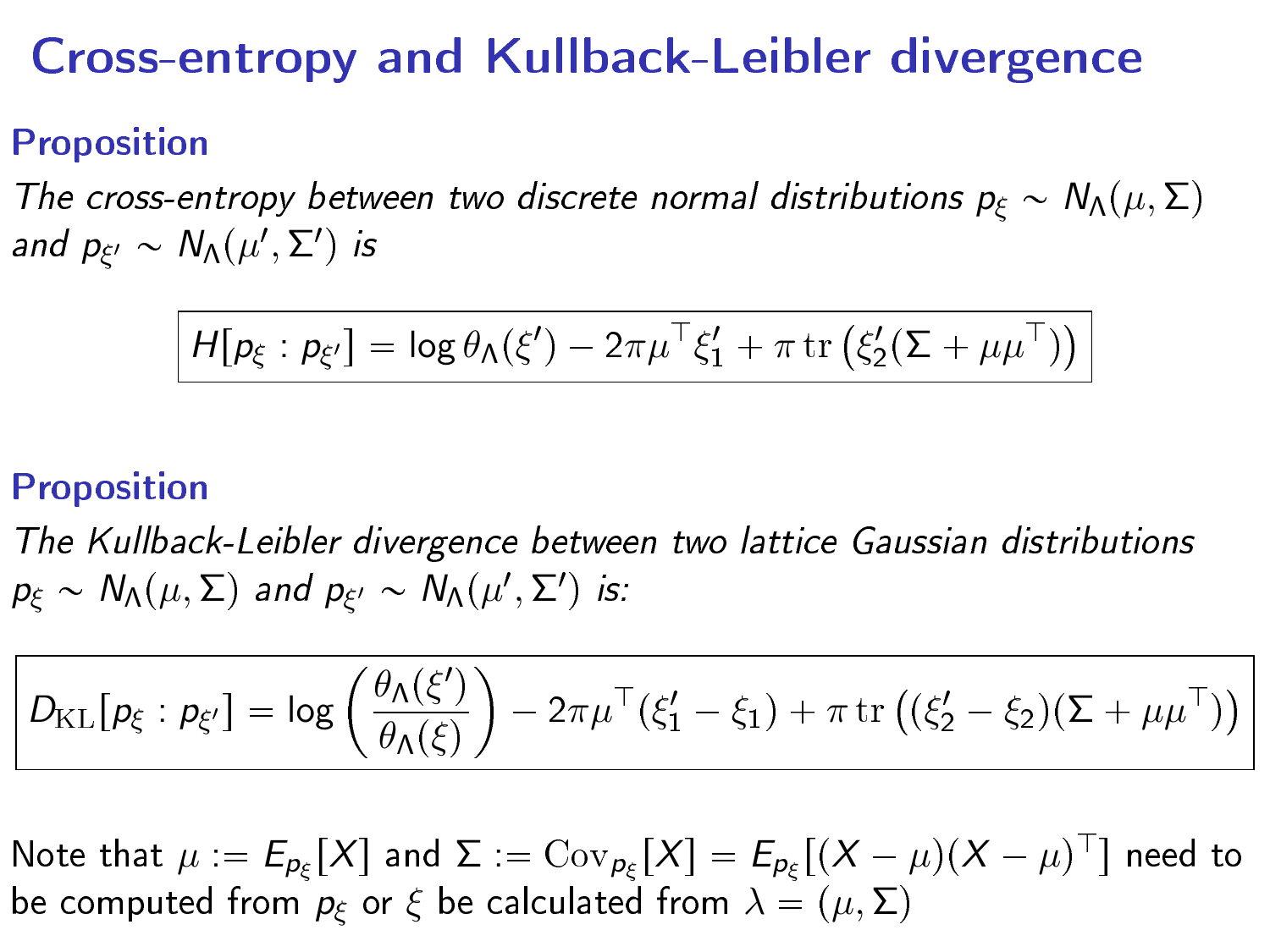# Computing expectations with approximations of  $\theta$

- $\blacktriangleright$  In practice, computing expectations like means or covariance matrices require approximating Riemann  $\theta$  function [\[12,](#page-28-2) [13\]](#page-28-3)
- $\blacktriangleright$  Replace infinite sums by finite sums on integer lattice points  $R_\xi:=E_\xi\cap\mathbb{Z}^d$ , where  $E_\xi$  is theta ellipsoid (with  $\tilde\theta(\xi;\mathbb{Z}_d)=\theta(\xi)$ ):

$$
\widetilde{\theta}(\xi; R) := \sum_{z \in R} \exp \left( 2\pi \left( -\frac{1}{2} z^\top \xi_2 z + z^\top \xi_1 \right) \right).
$$



Approximating  $\theta_{\mathbb{Z}^d}(\xi)$  by finite sum of  $\tilde{p}_{\xi}$  on the integer lattice points  $R_{\xi}$ falling inside an ellipsoid  $E_f$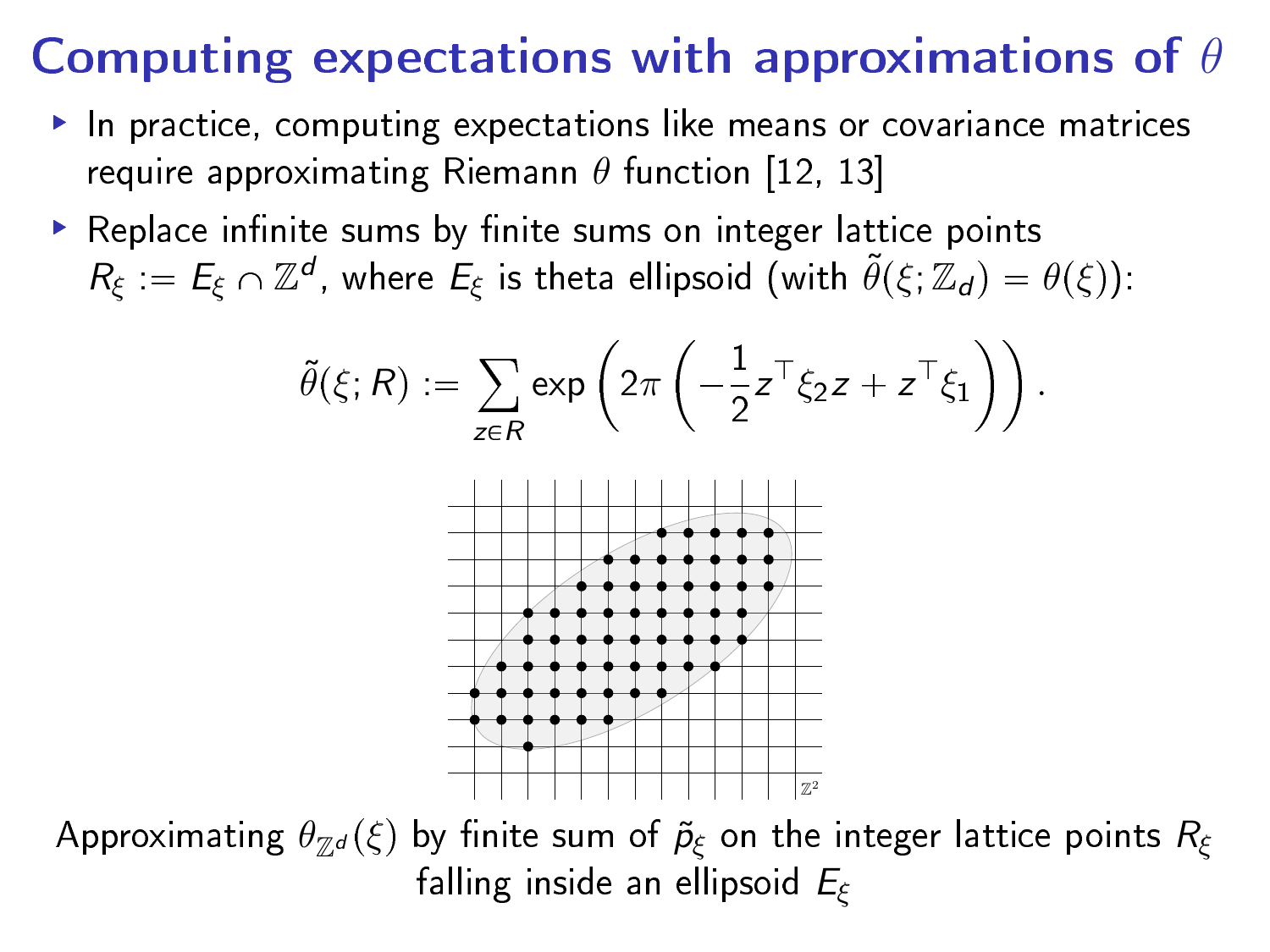# KLD via Rényi  $\alpha$ -divergences

Rényi  $\alpha$ -divergence [\[29\]](#page-31-2):

$$
D_{\alpha}[r:s] \quad := \quad \frac{1}{\alpha-1}\log\left(\sum_{x\in\mathcal{X}}r(x)^{\alpha}s(x)^{1-\alpha}\right)
$$

For two pmfs  $p_{\xi}$  and  $p_{\xi'}$  of a discrete exponential family with log-normalizer  $F(\xi)$  with  $\alpha \xi + \beta \xi' \in \Xi$ , we have

$$
I_{\alpha,\beta}[p_{\xi}:p_{\xi'}] := \sum_{l \in \Lambda} p_{\xi}(l)^{\alpha} p_{\xi'}(l)^{\beta}
$$
  
= 
$$
\exp \left( F(\alpha \xi + \beta \xi') - (\alpha F(\xi) + \beta F(\xi')) \right)
$$

#### Proposition

The Rényi  $\alpha$ -divergence between two Gaussian lattice distributions  $p_{\xi}$  and  $p_{\xi'}$ for  $\alpha > 0$  and  $\alpha \neq 1$  is

$$
D_{\alpha}[p_{\xi}:p_{\xi'}] = \frac{\alpha}{1-\alpha}\log \frac{\theta_{\Lambda}(\xi)}{\theta_{\Lambda}(\alpha\xi + (1-\alpha)\xi')} + \log \frac{\theta_{\Lambda}(\xi')}{\theta_{\Lambda}(\alpha\xi + (1-\alpha)\xi')}
$$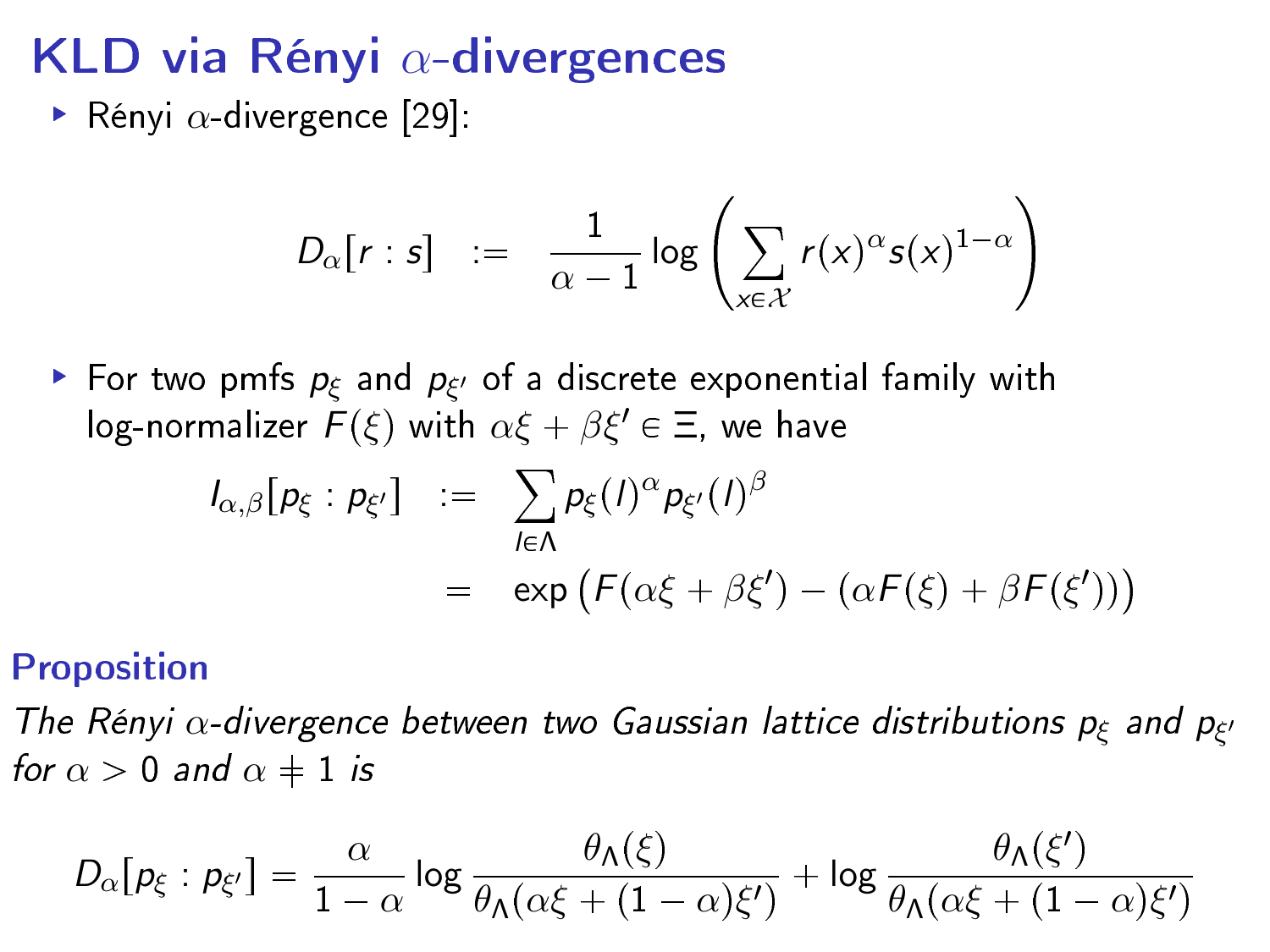# Bhattacharyya and Hellinger divergences

Bhattacharyya divergence:

$$
D_{\text{Bhattacharyya}}[r,s] := -\log\left(\sum_{x \in \mathcal{X}} \sqrt{r(x)s(x)}\right) = \frac{1}{2}D_{\frac{1}{2}}[r:s]
$$

- $\blacktriangleright$  Bhattacharyya coefficient  $\rho_\mathrm{Bhattacharyya}[r,s] := \sum_{x\in\mathcal{X}}\sqrt{r(x)s(x)},$
- Squared Hellinger divergence  $(D_{\text{Hellinger}})$  is a metric distance):

$$
D_{\text{Hellinger}}^2[r,s] = \frac{1}{2} \sum_{x \in \mathcal{X}} (\sqrt{r(x)} - \sqrt{s(x)})^2 = 1 - \rho_{\text{Bhattacharyya}}[r,s].
$$

#### Proposition

The squared Hellinger distance between two lattice Gaussian distributions  $p<sub>f</sub>$ and p<sub>ξ'</sub> is

$$
D_{\text{Hellinger}}^2[\rho_{\xi}, \rho_{\xi'}] = 1 - \frac{\theta_{\Lambda}\left(\frac{\xi + \xi'}{2}\right)}{\sqrt{\theta_{\Lambda}(\xi)\theta_{\Lambda}(\xi')}}.
$$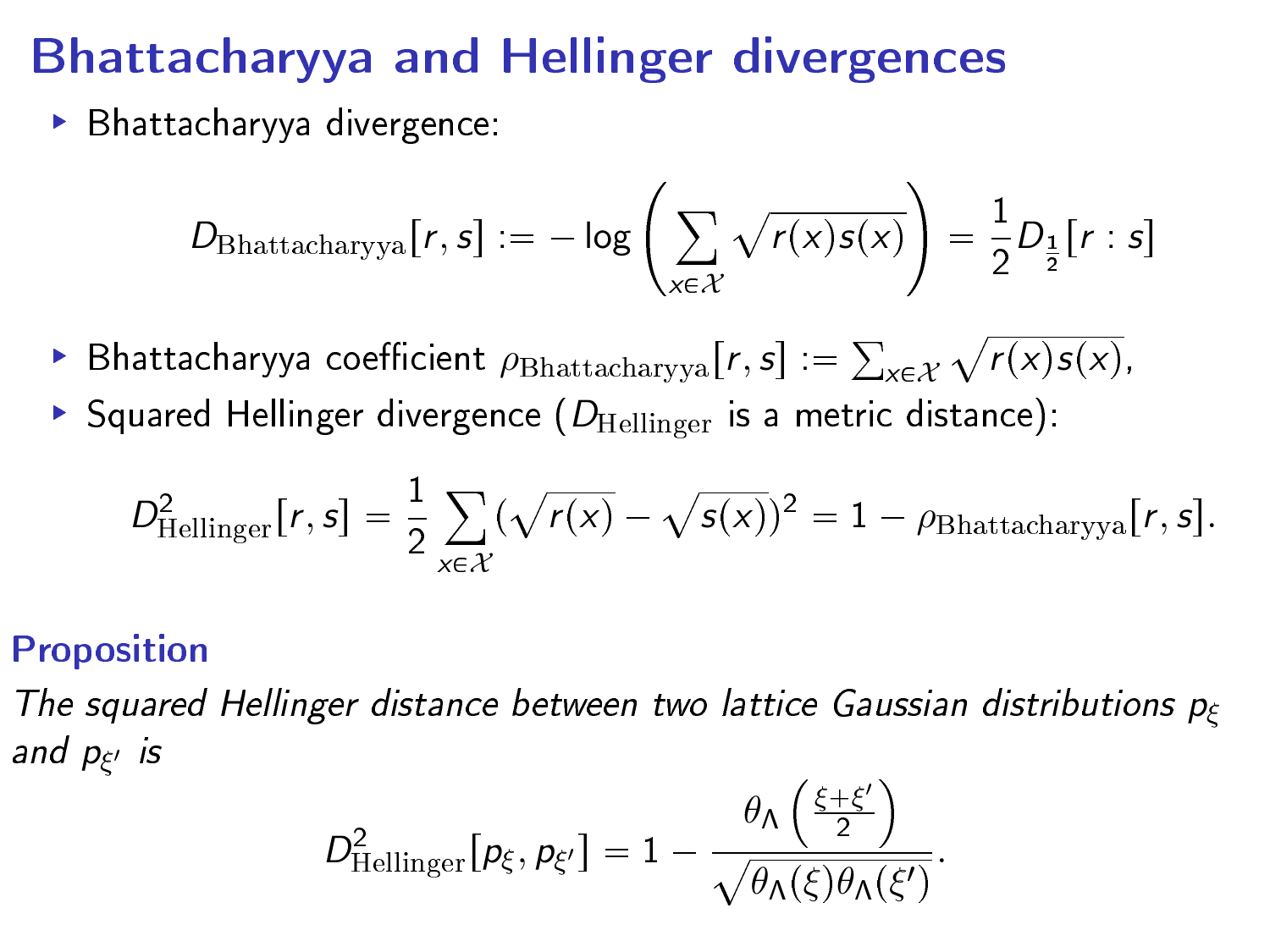### Approximating the KLD via Rényi  $\alpha$ -divergences

#### Proposition

The Kullback-Leibler divergence between two lattice Gaussian distributions  $p_f$ and  $p_{\xi'}$  can be efficiently approximated by the Rényi  $\alpha$ -divergence for  $\alpha = 1 - \epsilon$  and  $\epsilon \neq 0$  close to 0:

$$
D_{\mathrm{KL}}[p_{\xi}:p_{\xi'}]\simeq D_{\alpha_{\mathrm{KL}}}[p_{\xi}:p_{\xi'}]=\frac{1}{\epsilon}J_{F_{\Lambda},1-\epsilon}(\xi:\xi')=\frac{1}{\epsilon}\log\frac{\theta_{\Lambda}(\xi)^{1-\epsilon}\theta_{\Lambda}(\xi')^{\epsilon}}{\theta_{\Lambda}((1-\epsilon)\xi+\epsilon\xi')}
$$

- $\blacktriangleright$  Rényi  $\alpha$ -divergences are non-decreasing with  $\alpha$  [\[29\]](#page-31-2): obtain both lower and upper bounds of the KLD.
- ► When  $\alpha \to 1$ ,  $J_{F,\alpha}(\xi : \xi') \to B_F(\xi' : \xi)$  and  $D_{\alpha}[p_{\xi} : p_{\xi}'] \to D_{\text{KL}}[p_{\xi} : p_{\xi}']$ (see [\[22\]](#page-30-4))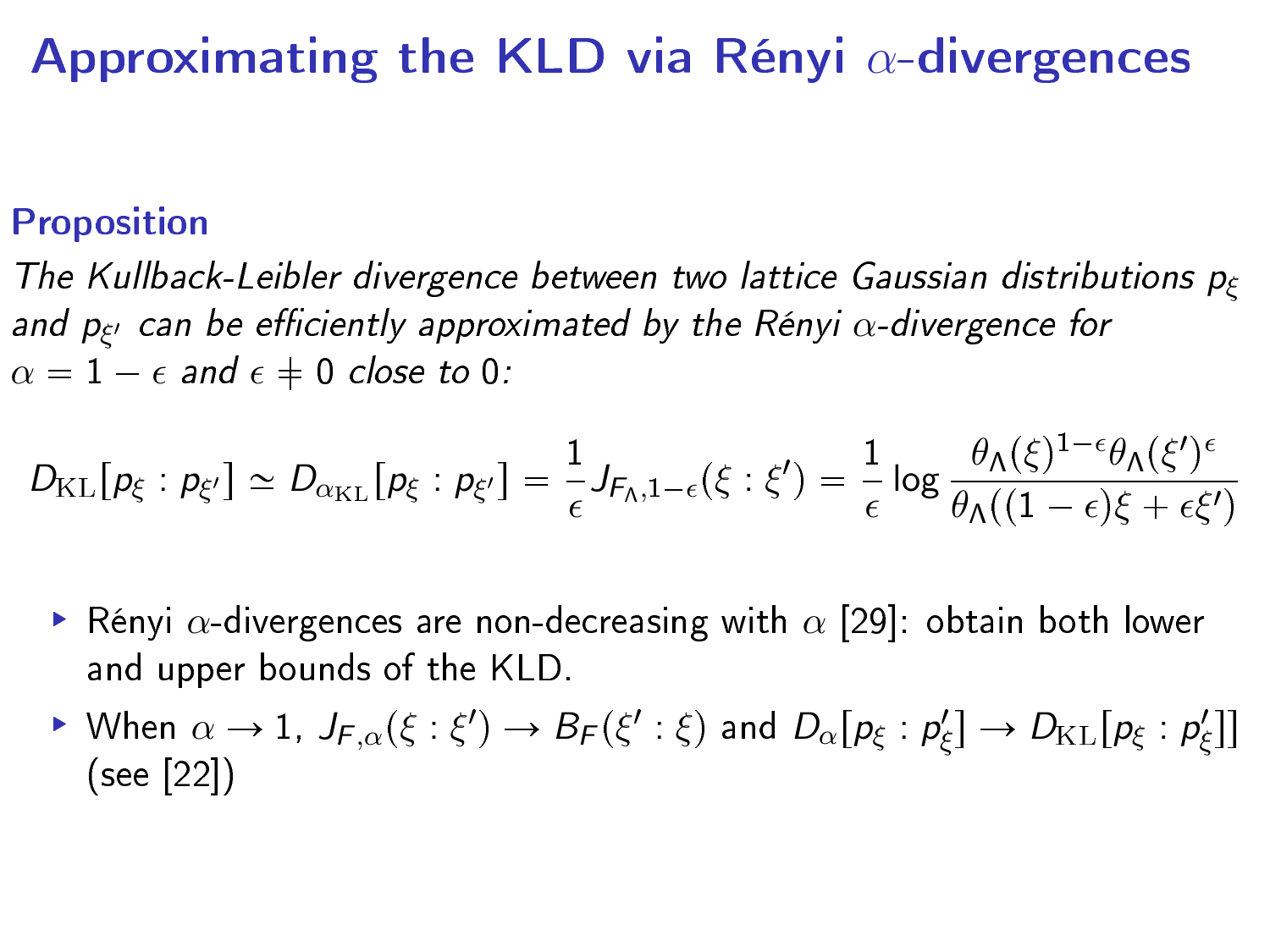#### Approximating KLD via  $\gamma$ -divergences

 $\blacktriangleright$   $\gamma$ -divergences proposed for robust estimation [\[14,](#page-28-4) [9\]](#page-28-5) ( $\gamma > 1$ ):

$$
D_{\gamma}[p:q]:=\frac{1}{\gamma(\gamma-1)}\log\left(\frac{\left(\sum_{x\in\mathcal{X}}p^{\gamma}(x)\right)\left(\sum_{x\in\mathcal{X}}q^{\gamma}(x)\right)^{\gamma-1}}{\left(\sum_{x\in\mathcal{X}}p(x)q^{\gamma-1}(x)\right)\right)^{\gamma}}\right),\quad(\gamma>0)
$$

►  $\gamma$ -divergences are projective divergences: Let  $p(x) = \frac{\tilde{p}(x)}{Z_p}$  and  $q(x) = \frac{\tilde{q}(x)}{Z_q}$ . Then we have:

$$
D_{\gamma}[p:p']=D_{\gamma}[\tilde{p}:\tilde{p}'].
$$

 $\blacktriangleright$  Let  $I_{\gamma}[p:q]:=\sum_{x\in\mathcal{X}}p(x)q(x)^{\gamma-1}$ .  $\gamma$ -divergence can be written as

$$
D_{\gamma}[p:q] = D_{\gamma}[\tilde{p}:\tilde{q}] = \frac{1}{\gamma(\gamma-1)}\log\left(\frac{l_{\gamma}[\tilde{p}:\tilde{p}]\,l_{\gamma}[\tilde{q}:\tilde{q}]^{\gamma-1}}{l_{\gamma}[\tilde{p}:\tilde{q}]^{\gamma}}\right).
$$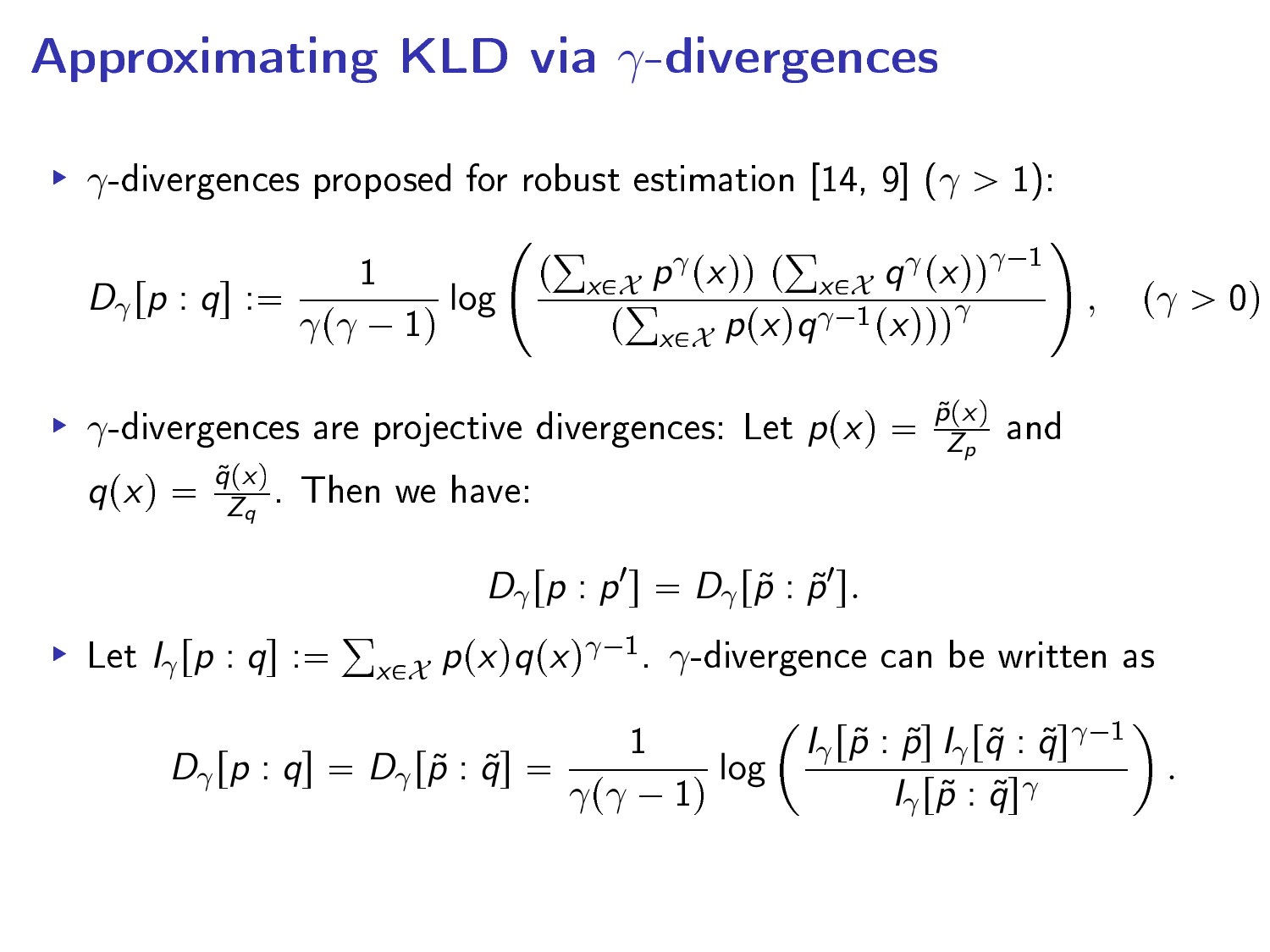#### Approximating KLD via  $\gamma$ -divergences

• Let 
$$
\tilde{I}_{\gamma}(\xi : \xi') := I_{\gamma} [\tilde{p}_{\xi} : \tilde{p}_{\xi'}].
$$

▶ Notice that  $\tilde{l}_{\gamma}$  depends on  $\theta$  [\[24\]](#page-30-5):

$$
\tilde{l}_{\gamma}\left(\xi:\xi'\right)=\exp(\mathcal{F}_{\mathsf{\Lambda}}(\xi+(\gamma-1)\xi'))=\theta_{\mathsf{\Lambda}}(\xi+(\gamma-1)\xi')
$$

▶ Thus we have

$$
D_{\gamma}[p_{\xi}:p_{\xi'}] = \frac{1}{\gamma(\gamma-1)}\log\left(\frac{\theta_{\Lambda}(\gamma\xi)\,\theta_{\Lambda}(\gamma\xi')^{\gamma-1}}{\theta_{\Lambda}(\xi+(\gamma-1)\xi')^{\gamma}}\right)
$$

Approximate  $\tilde{I}_{\gamma}\left(\xi:\xi'\right)$  using theta ellipsoids (finite sums)

$$
\tilde{l}_{\gamma, R_{\xi,\xi'}}(\xi:\xi'):=\sum_{x\in R_{\xi}\cup R_{\xi'}}\tilde{p}_{\xi}\,\tilde{p}_{\xi'}(x)^{\gamma-1}\approx \theta_{\Lambda}(\xi+(\gamma-1)\xi')
$$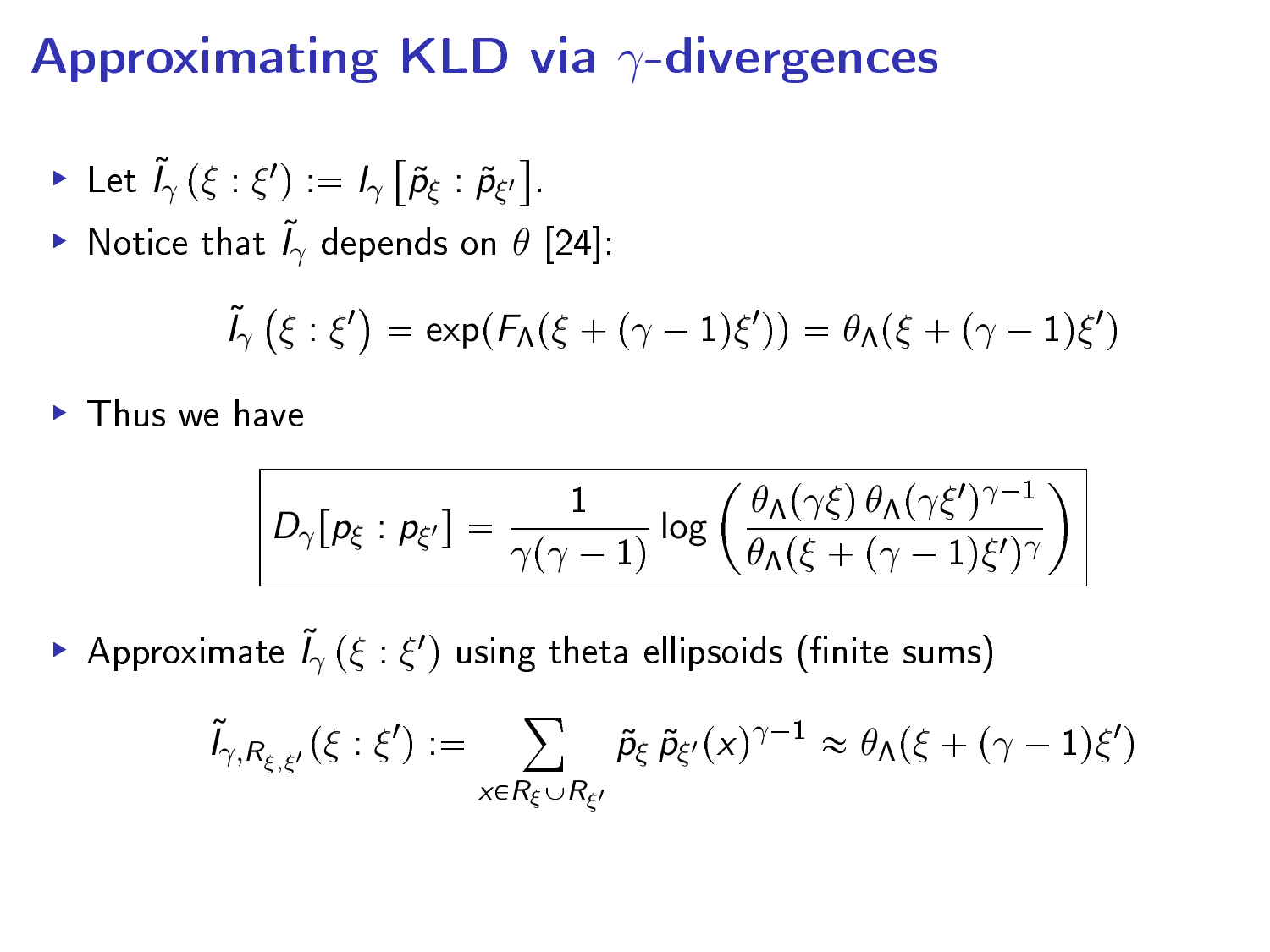# Approximating KLD via  $\gamma$ -divergences

$$
\triangleright \text{ When } \gamma \to 1, \ D_{\gamma}[\tilde{p} : \tilde{q}] = D_{\mathrm{KL}}\left[\frac{\tilde{p}}{Z_p} : \frac{\tilde{q}}{Z_q}\right]
$$

 $\rightarrow$   $\gamma$ -divergences are projective but not the KLD which is homogeneous of degree 1:  $D_{\text{KL}}[\lambda p : \lambda q] = \lambda D_{\text{KL}}[p : q]$ 

#### Proposition

The Kullback-Leibler divergence between two lattice Gaussian distributions  $p_{\varepsilon}$ and  $p_{\xi'}$  can be efficiently approximated:

$$
D_{\mathrm{KL}}[p_{\xi}:p_{\xi'}]\approx D_{\gamma}[p_{\xi}:p_{\xi'}]=\frac{1}{\gamma(\gamma-1)}\log\left(\frac{(\tilde{l}_{\gamma,R_{\xi}}(\xi:\xi)\,\tilde{l}_{\gamma,R_{\xi}'}(\xi':\xi')^{\gamma-1}}{\tilde{l}_{\gamma,R_{\xi}\cup R_{\xi'}}(\xi:\xi')^{\gamma}}\right),
$$

for  $\gamma > 0$  close to  $1$  (say,  $\gamma = 1 + 10^{-5}$ ), where  $R_\xi = E_\xi \cap \mathbb{Z}^d$  and  $R_{\xi'}=E_{\xi'}\cap\mathbb{Z}^d$  denote the integer lattice points falling inside the theta ellipsoids  $E_{\xi}$  and  $E_{\xi'}$  used to approximate the theta functions  $\theta_{\Lambda}(\xi)$  and  $\theta_{\Lambda}(\xi'),$ respectively.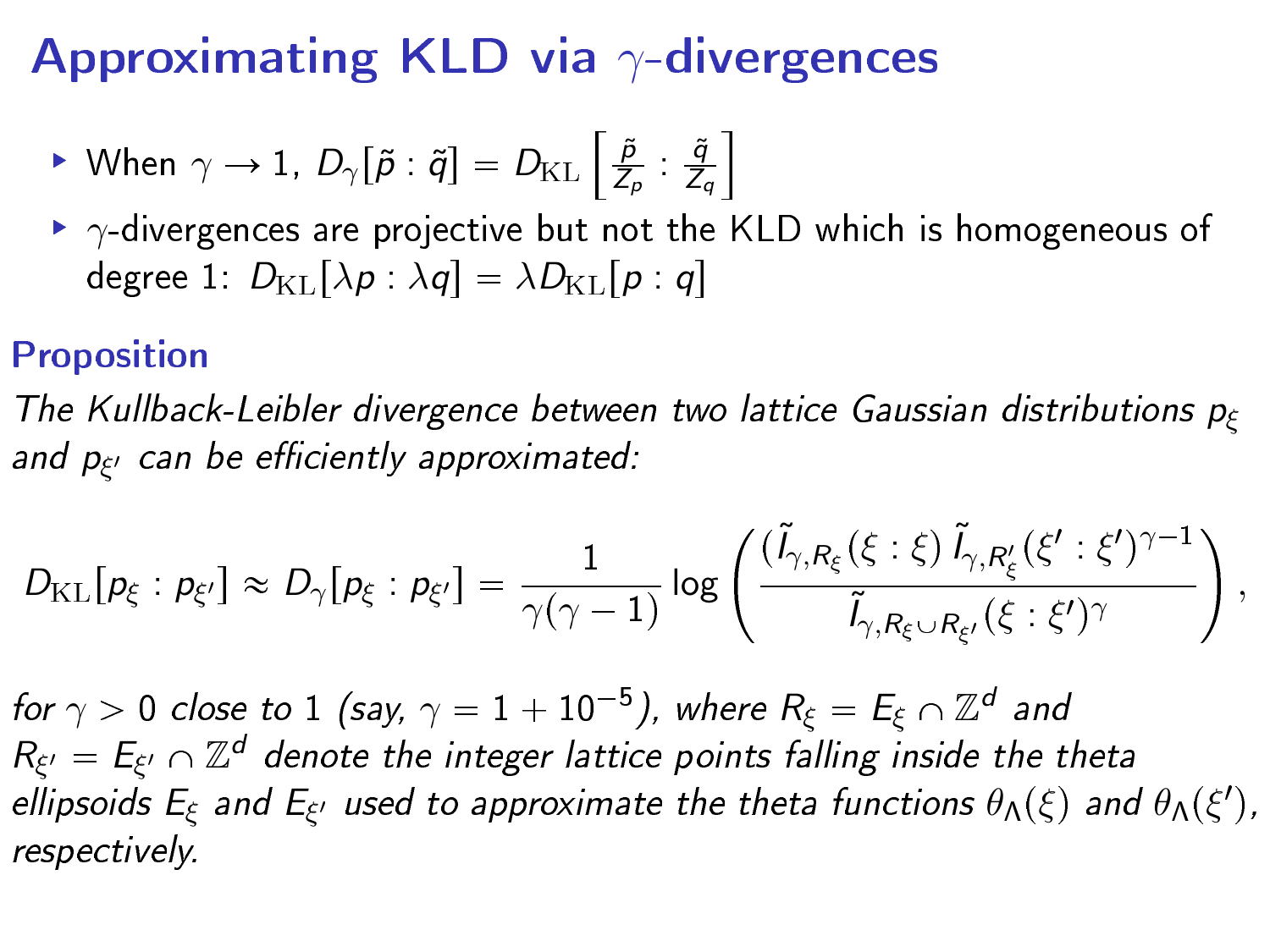#### Hölder and Cauchy-Schwarz divergences

► projective Hölder divergence [\[25\]](#page-30-6),  $\alpha > 0, \gamma > 0$ ,  $\frac{1}{\alpha} + \frac{1}{\beta} = 1$ :

$$
D_{\alpha,\gamma}^{\text{Hölder}}[r:s] := \left| \log \left( \frac{\sum_{x \in \mathcal{X}} r(x)^{\gamma/\alpha} s(x)^{\gamma/\beta}}{\left( \sum_{x \in \mathcal{X}} r(x)^{\gamma} \right)^{1/\alpha} \left( \sum_{x \in \mathcal{X}} s(x)^{\gamma} \right)^{1/\beta}} \right) \right|
$$

generalize the Cauchy-Schwarz divergence [\[16\]](#page-29-4) for  $\alpha = \gamma = \beta = 2$ :

$$
D_{\text{CS}}[r:s] := -\log \frac{\sum_{x \in \mathcal{X}} r(x) s(x)}{\sqrt{(\sum_{x \in \mathcal{X}} r^2(x)) (\sum_{x \in \mathcal{X}} s^2(x))}}.
$$

Closed-form formula between lattice Gaussian distributions:

$$
D_{\alpha,\gamma}^{\text{Hölder}}[p_{\xi}:p_{\xi'}] = \left|\log \frac{\theta_{\Lambda}(\gamma\xi)^{\frac{1}{\alpha}}\theta_{\Lambda}(\gamma\xi')^{\frac{1}{\beta}}}{\theta_{\Lambda}(\frac{\gamma}{\alpha}\xi + \frac{\gamma}{\beta}\xi')} \right|.
$$

$$
D_{\text{CS}}[p_{\xi}:p_{\xi'}] = \log \frac{\sqrt{\theta_{\Lambda}(2\xi)\theta_{\Lambda}(2\xi')}}{\theta_{\Lambda}(\xi + \xi')}.
$$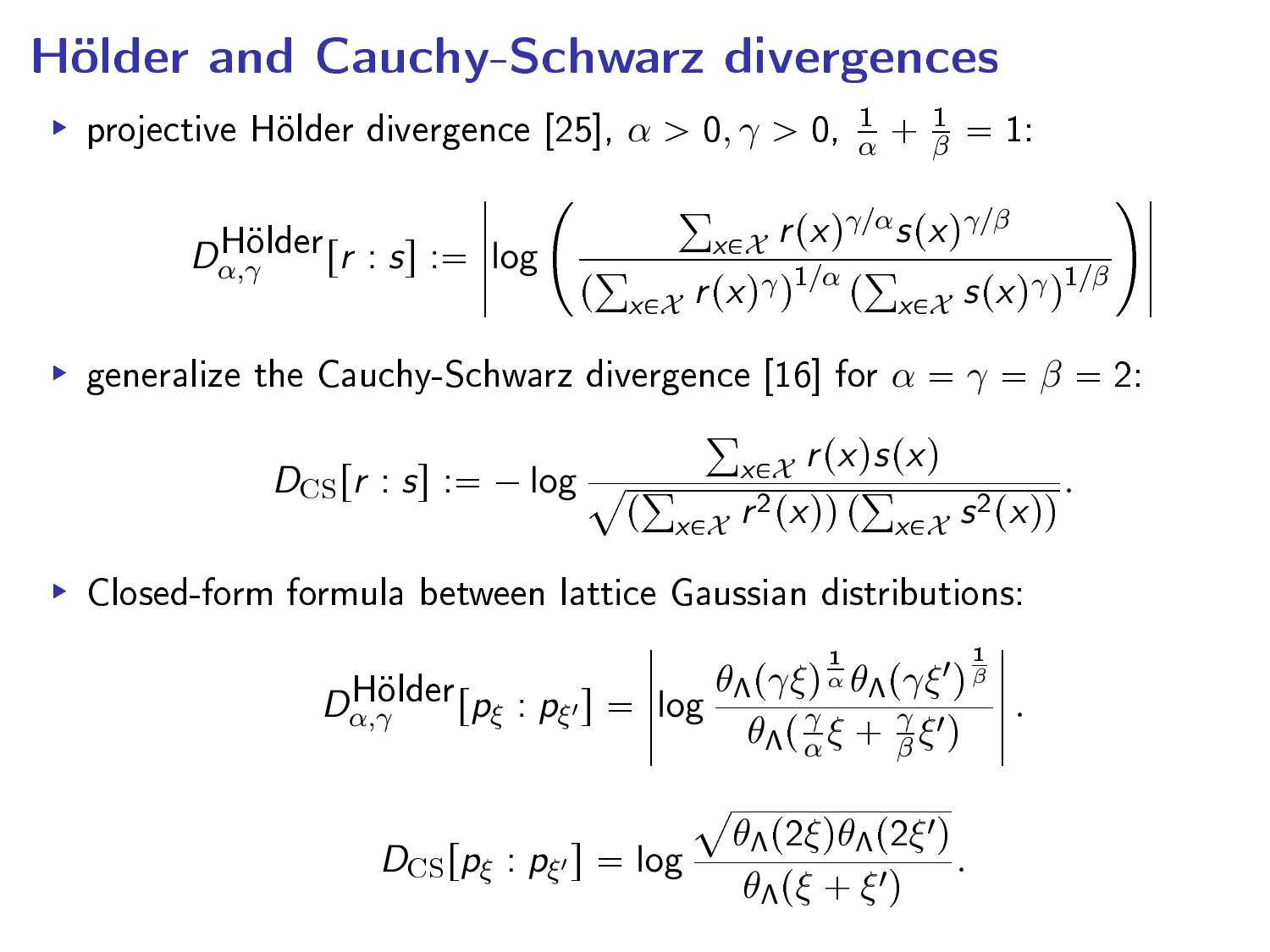#### Bayesian hypothesis testing: Chernoff information

Externoff information between pmfs  $r(x)$  and  $s(x)$ :

$$
D_{\text{Chernoff}}[r,s] := - \min_{\alpha \in [0,1]} \log \left( \sum_{x \in \mathcal{X}} r^{\alpha}(x) s^{1-\alpha}(x) \right).
$$

- ► best exponent  $\alpha^*$ :  $\alpha^* = \arg \min_{\alpha \in [0,1]} \sum_{x \in \mathcal{X}} r^{\alpha}(x) s^{1-\alpha}(x)$ .
- $\triangleright$  Theorem: Chernoff information for pmfs of a discrete exponential family amounts to a Bregman divergence [\[21\]](#page-29-5):

$$
D_{\text{Chernoff}}[p_{\xi},p_{\xi'}]=B_{F}(\xi:\xi^*)=B_{F}(\xi':\xi^*)
$$

where  $\xi^*:=\alpha^*\xi+(1-\alpha^*)\xi'$ 

- Bregman divergence [\[5\]](#page-27-3):  $B_F(\xi':\xi) := F(\xi') F(\xi) \langle \xi' \xi, \nabla F(\xi) \rangle$
- $\triangleright$  Chernoff information can also used in information fusion tasks [\[17\]](#page-29-6)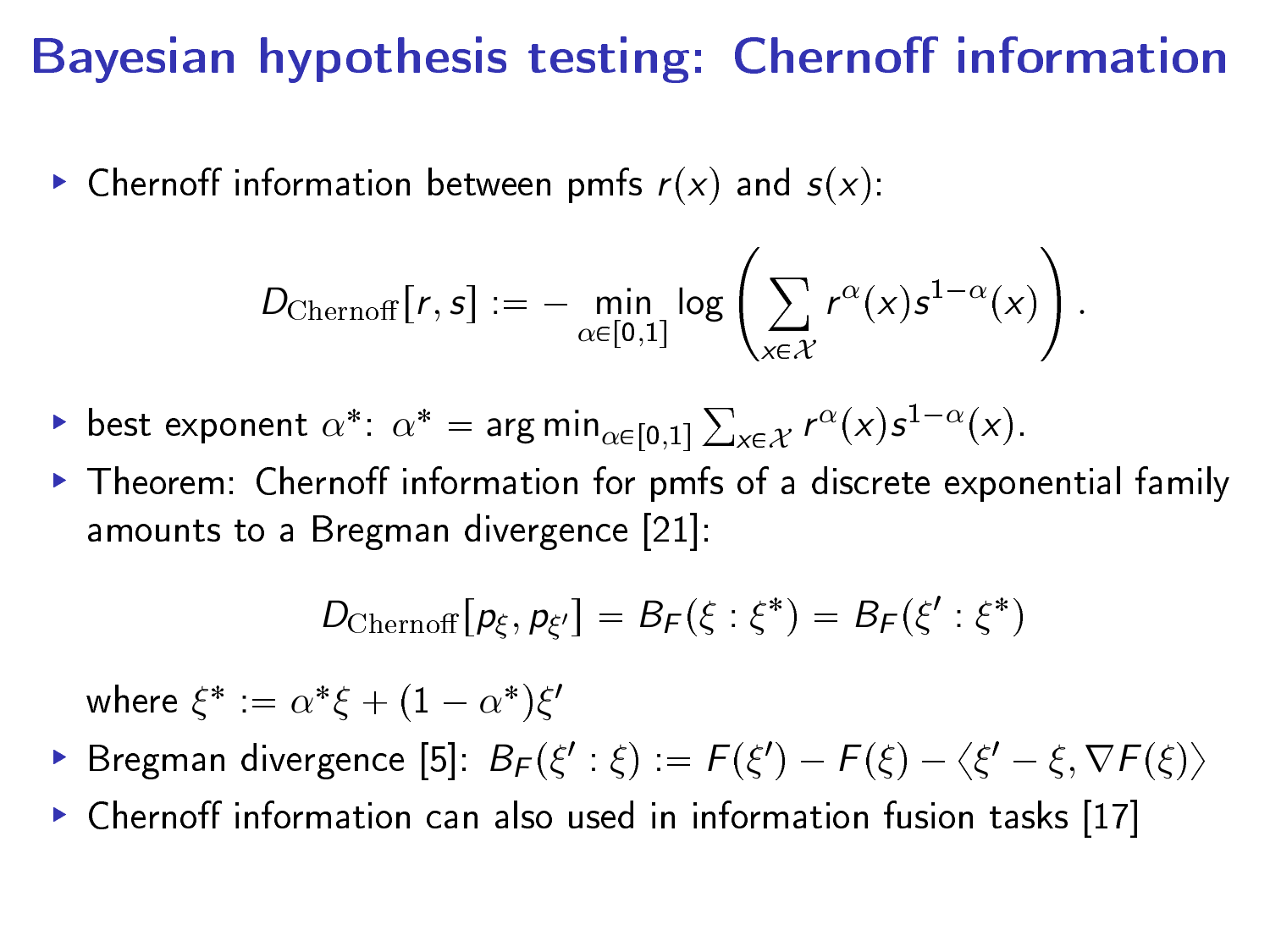# Chernoff information: Lattice Gaussian manifold

- $\mathcal{G}_\Lambda = \{p_\xi : \xi \in \Xi\}$  equipped with the Fisher information metric [\[3\]](#page-27-4)  $g_F(\xi) = \nabla^2 F_\lambda(\xi)$  (Hessian metric) yields dually flat structure  $(\mathcal{G}_\Lambda, g_F, \nabla^e, \nabla^m)$  with dual e-connection  $\nabla^e$  and m-connection  $\nabla^m$
- ▶ Define exponential geodesic (wrt  $\nabla^e$  connection) and mixture bisector (wrt  $\nabla^m$  connection):

$$
\gamma_{\xi,\xi'}^e := \{ p_{\lambda\xi + (1-\lambda)\xi'} \propto p_{\xi}^{\lambda} p_{\xi'}^{1-\lambda} : \lambda \in (0,1) \}
$$
  
 
$$
\text{Bi}_{m}(\xi, \xi') := \{ p_{\omega} \in \mathcal{G}_{\Lambda} : D_{\text{KL}}[p_{\omega} : p_{\xi}] = D_{\text{KL}}[p_{\omega} : p_{\xi'}] \}
$$

 $\blacktriangleright$  Chernoff point is characterized by

$$
p_{\xi^*} = \gamma_{\xi,\xi'}^e \cap \operatorname{Bi}_m(\xi,\xi')
$$

 $\triangleright$  Bisection search [\[21\]](#page-29-5) on α ∈ (0, 1) to get  $\alpha^*$  from  $\xi^* := \alpha^* \xi + (1 - \alpha^*) \xi'$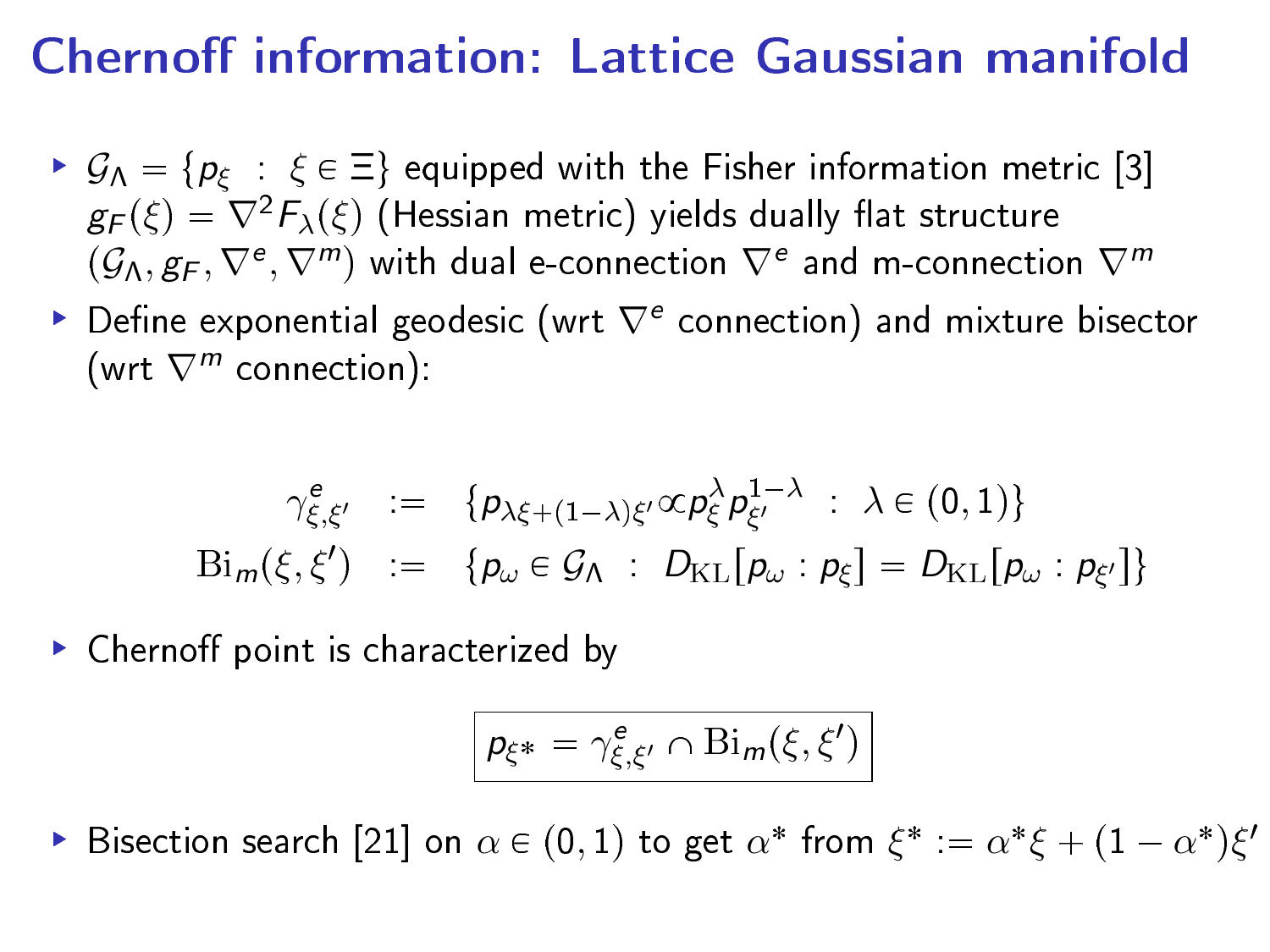#### Clustering lattice Gaussian distributions

- Use the property that the KLD between two lattice Gaussian distributions amounts to a Bregman divergence for various tasks.
- For example, clustering of lattice Gaussian distributions  $[4, 11]$  $[4, 11]$  (say, for mixture simplification):

$$
\xi^* = \arg \min_{\xi} \sum_{i=1}^n \frac{1}{n} D_{\text{KL}}[p_{\xi} : p_{\xi_i}] = \arg \min_{\xi} \sum_{i=1}^n \frac{1}{n} B_F(\xi_i : \xi),
$$
  

$$
\Rightarrow \xi^* = \frac{1}{n} \sum_{i=1}^n \xi_i.
$$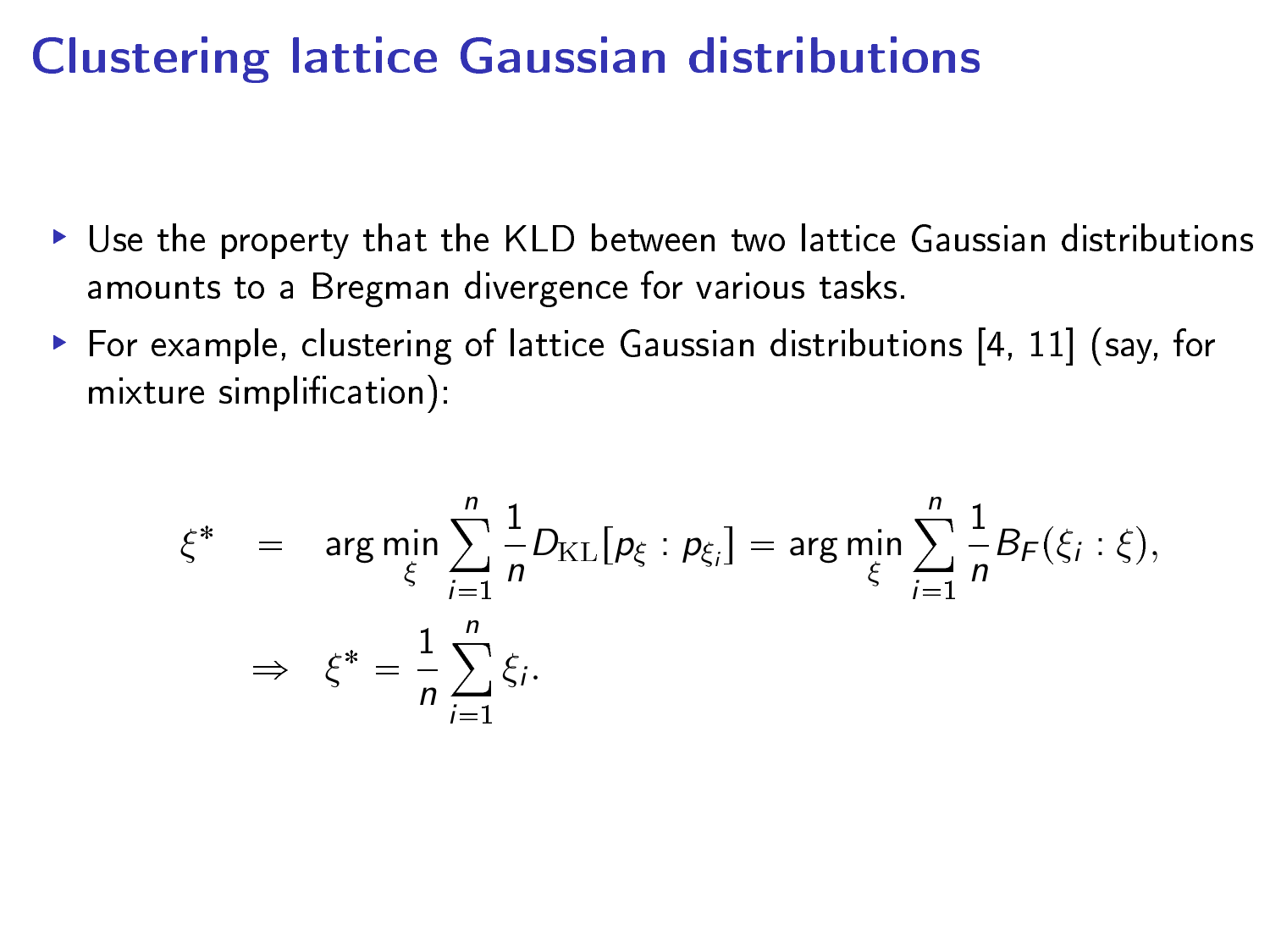# Summary: KLD between lattice Gaussians

- Lattice Gaussian distributions form a discrete exponential family with cumulant function related to Riemann theta function
- Maximum likelihood estimator in closed-form for  $\hat{\eta}$ . Convert iteratively to get the corresponding natural parameter  $\hat{\xi}$
- $\blacktriangleright$  Kullback-Leibler divergence in closed form using the mixed parameterizations  $\xi$  and  $\lambda = (\mu, \Sigma)$  (or moment parameter  $\eta$ )
- **Kullback-Leibler divergence using natural parameters**  $\xi$  **approximated** using Rényi  $\alpha$ -divergences for  $\alpha \simeq 1$
- **Kullback-Leibler divergence using natural parameters**  $\xi$  **approximated** using projective  $\gamma$ -divergences for  $\gamma \simeq 0$  ( $\gamma > 0$ )
- $\blacktriangleright$  Chernoff information amounts to KLD once the optimal exponent  $\alpha^*$  is found. Information geometry yields simple efficient algorithm on the dually flat manifold of lattice Gaussian distributions
- $\blacktriangleright$  Many available packages for calculating Riemann  $\theta$  function and its derivatives [\[13,](#page-28-3) [2\]](#page-27-6)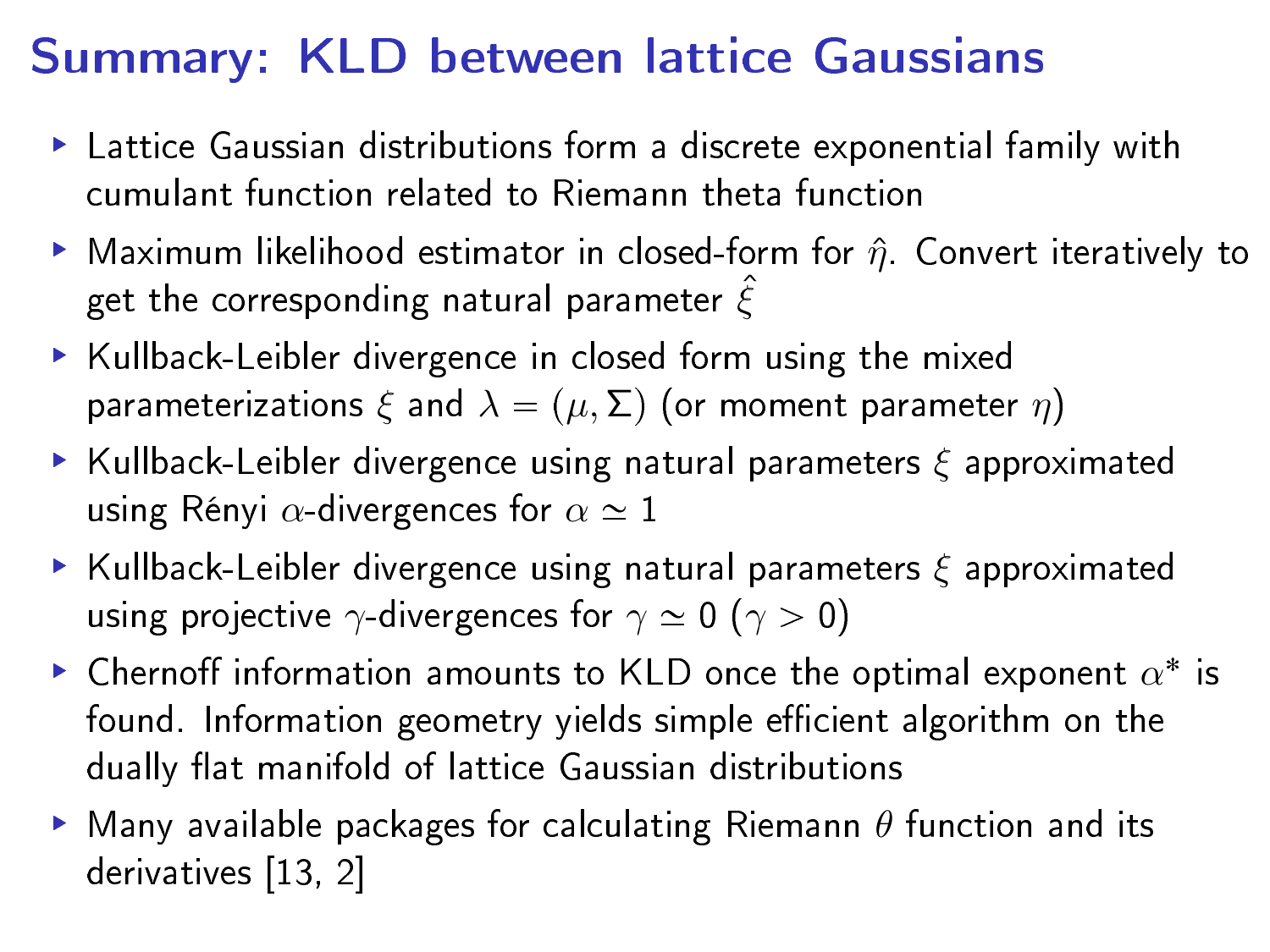### Summary of closed-form formula

| <b>Divergence</b>                                                                                    | definition/closed-form formula for lattice Gaussians                                                                                                                                                                                                                                                                                                                    |
|------------------------------------------------------------------------------------------------------|-------------------------------------------------------------------------------------------------------------------------------------------------------------------------------------------------------------------------------------------------------------------------------------------------------------------------------------------------------------------------|
| Kullback-Leibler divergence                                                                          | $D_{\text{KL}}[p_{\xi} : p_{\xi'}] = \sum_{l \in \Lambda} p_{\xi}(l) \log \frac{p_{\xi}(l)}{p_{\xi}(l)}$                                                                                                                                                                                                                                                                |
|                                                                                                      | $D_{\text{KL}}\left[p_{\xi} : p_{\xi'}\right] = \log\left(\frac{\theta_{\Lambda}(\xi')}{\theta_{\Lambda}(\xi)}\right) - 2\pi\mu^{\top}\left(\xi'_{1} - \xi_{1}\right) + \pi \operatorname{tr}\left(\left(\xi'_{2} - \xi_{2}\right)\left(\Sigma + \mu\mu^{\top}\right)\right)$                                                                                           |
| squared Hellinger divergence                                                                         | $D_{\rm Hellinger}^2[p_{\xi}:p_{\xi'}]=\frac{1}{2}\sum_{l\in\Lambda}(\sqrt{p_{\xi}(l)}-\sqrt{p_{\xi'}(l)})^2$                                                                                                                                                                                                                                                           |
|                                                                                                      | $D_{\text{Hellinger}}^2[p_{\xi}:p_{\xi'}]=1-\frac{\theta_{\Lambda}\left(\frac{\xi+\xi'}{2}\right)}{\sqrt{\theta_{\Lambda}(\xi)\theta_{\Lambda}(\xi')}}$                                                                                                                                                                                                                 |
| Rényi $\alpha$ -divergence                                                                           | $D_{\alpha}[p_{\xi}:p_{\xi'}]=\frac{1}{\alpha-1}\log\left(\sum_{l\in\Lambda}p_{\xi}(l)^{\alpha}p_{\xi'}(l)^{1-\alpha}\right)$                                                                                                                                                                                                                                           |
| $(\alpha > 0, \alpha \neq 1)$                                                                        | $D_{\alpha}[p_{\xi}:p_{\xi'}]=\frac{\alpha}{1-\alpha}\log\frac{\theta_{\Lambda}(\xi)}{\theta_{\Lambda}(\alpha\xi+(1-\alpha)\xi')}+\log\frac{\theta_{\Lambda}(\xi')}{\theta_{\Lambda}(\alpha\xi+(1-\alpha)\xi')}$                                                                                                                                                        |
|                                                                                                      | $\lim_{\alpha\to 1} D_{\alpha}[p_{\xi}:p_{\xi'}]=D_{\mathrm{KL}}[p_{\xi}:p_{\xi'}]$                                                                                                                                                                                                                                                                                     |
| $\gamma$ -divergence                                                                                 | $D_{\gamma}[p_{\xi}:p_{\xi'}] = \frac{1}{\gamma(\gamma-1)} \log \left( \frac{\left(\sum_{l \in \Lambda} p_{\xi}^{\gamma}(x)\right) \left(\sum_{l \in \Lambda} p_{\xi'}^{\gamma}(l)\right)^{\gamma-1}}{\left(\sum_{l \in \Lambda} p_{\xi}(l) p_{\xi'}^{\gamma-1}(l)\right)^{\gamma}} \right)$                                                                            |
| $(\gamma > 1)$                                                                                       | $D_{\gamma}[p_{\xi}:p_{\xi'}]=\frac{1}{\gamma(\gamma-1)}\log\left(\frac{\theta_{\Lambda}(\gamma\xi)\theta_{\Lambda}(\gamma\xi')\gamma^{-1}}{\theta_{\Lambda}(\xi+(\gamma-1)\xi')\gamma}\right)$                                                                                                                                                                         |
|                                                                                                      | $\lim_{\gamma \to 1} D_{\gamma}[p_{\xi} : p_{\xi'}] = D_{\text{KL}}[p_{\xi} : p_{\xi'}]$                                                                                                                                                                                                                                                                                |
| Hölder divergence                                                                                    | $D^{\text{H\"older}}_{\alpha,\gamma}[r:s] := \left \log\left(\frac{\sum_{x\in\mathcal{X}}r(x)^{\gamma/\alpha}s(x)^{\gamma/\beta}}{(\sum_{x\in\mathcal{X}}r(x)^{\gamma})^{1/\alpha}(\sum_{\vec{Y}\in\mathcal{X}}s(x)^{\gamma})^{1/\beta}}\right)\right $                                                                                                                 |
| $(\gamma > 0, \frac{1}{\alpha} + \frac{1}{\beta} = 1)$                                               | $D_{\alpha,\gamma}^{\text{H\"{o}lder}}[p_{\xi}:p_{\xi'}] = \left \log \frac{\theta_{\Lambda}(\gamma \xi)}{\theta_{\Lambda}(\frac{\gamma}{\alpha} \xi + \frac{\gamma}{\beta} \xi')}\right $<br>$D_{\text{CS}}[r:s] := -\log \frac{\sum_{x \in \mathcal{X}} r(x) s(x)}{\sqrt{\left(\sum_{x \in \mathcal{X}} r^2(x)\right) \left(\sum_{x \in \mathcal{X}} s^2(x)\right)}}$ |
| <b>Cauchy-Schwarz divergence</b>                                                                     |                                                                                                                                                                                                                                                                                                                                                                         |
|                                                                                                      | (Hölder with $\alpha = \beta = \gamma = 2$ ) $D_{\text{CS}}[p_{\xi} : p_{\xi'}] = \log \frac{\sqrt{\theta_{\Lambda}(2\xi)\theta_{\Lambda}(2\xi')}}{\theta_{\Lambda}(\xi + \xi')}$                                                                                                                                                                                       |
| //Partition function $\theta_\Lambda$ related to Riemann theta function $\theta_R$ (with $i^2=-1$ ): |                                                                                                                                                                                                                                                                                                                                                                         |

$$
\theta_{\lambda}(\xi) = \theta_{\Omega}(-i\mathbf{I}^{\top}\xi, i\mathbf{I}^{\top}\xi_{\Omega}) \quad \theta_{\Omega}(\xi,0) = \sum_{\alpha \ge 0} \left(2\pi i \left(\frac{1}{\tau}\mathbf{I}^{\top}\mathbf{O}(\pm i\mathbf{I}^{\top}\xi)\right)\right)
$$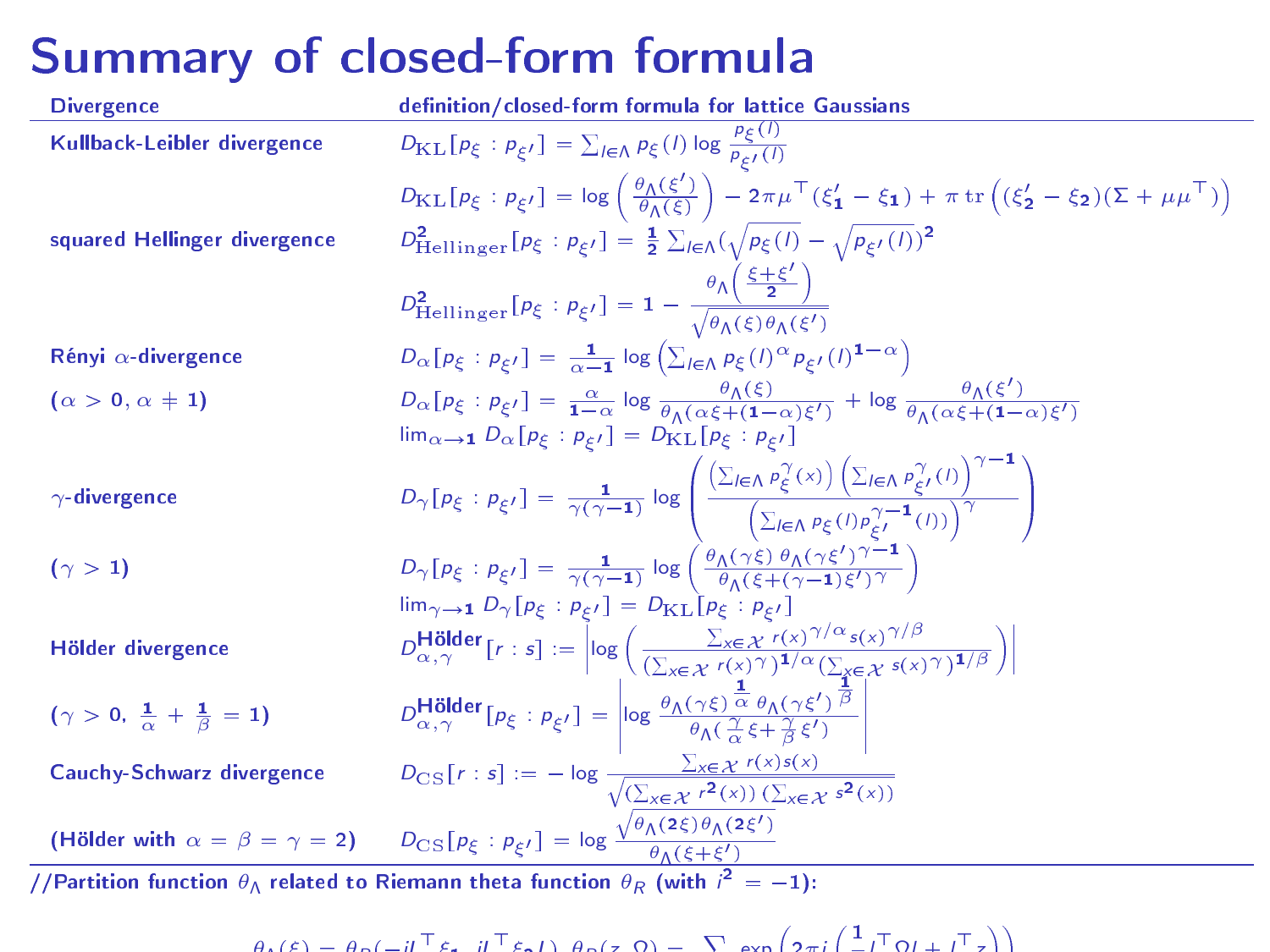### References I

- <span id="page-27-0"></span>[1] Daniele Agostini and Carlos Améndola. Discrete Gaussian distributions via theta functions.  $SIAM$  Journal on Applied Algebra and Geometry,  $3(1):1-30$ , 2019.
- <span id="page-27-6"></span>[2] Daniele Agostini and Lynn Chua. Computing theta functions with Julia. Journal of Software for Algebra and Geometry, 11(1):41-51, 2021.
- <span id="page-27-4"></span>[3] Shun-ichi Amari. Information geometry and its applications, volume 194. Springer, Heidelberg, 2016.
- <span id="page-27-5"></span>[4] Arindam Banerjee, Srujana Merugu, Inderjit S Dhillon, and Joydeep Ghosh. Clustering with Bregman divergences. Journal of machine learning research, 6(10), 2005.
- <span id="page-27-3"></span>[5] Lev M Bregman.

The relaxation method of finding the common point of convex sets and its application to the solution of problems in convex programming.

USSR computational mathematics and mathematical physics, 7(3):200-217, 1967.

- <span id="page-27-1"></span>[6] Alessandro Budroni and Igor Semaev. New Public-Key Crypto-System EHT. arXiv preprint arXiv:2103.01147, 2021.
- <span id="page-27-2"></span>[7] Clément L Canonne, Gautam Kamath, and Thomas Steinke. The discrete Gaussian for differential privacy. arXiv preprint arXiv:2004.00010, 2020.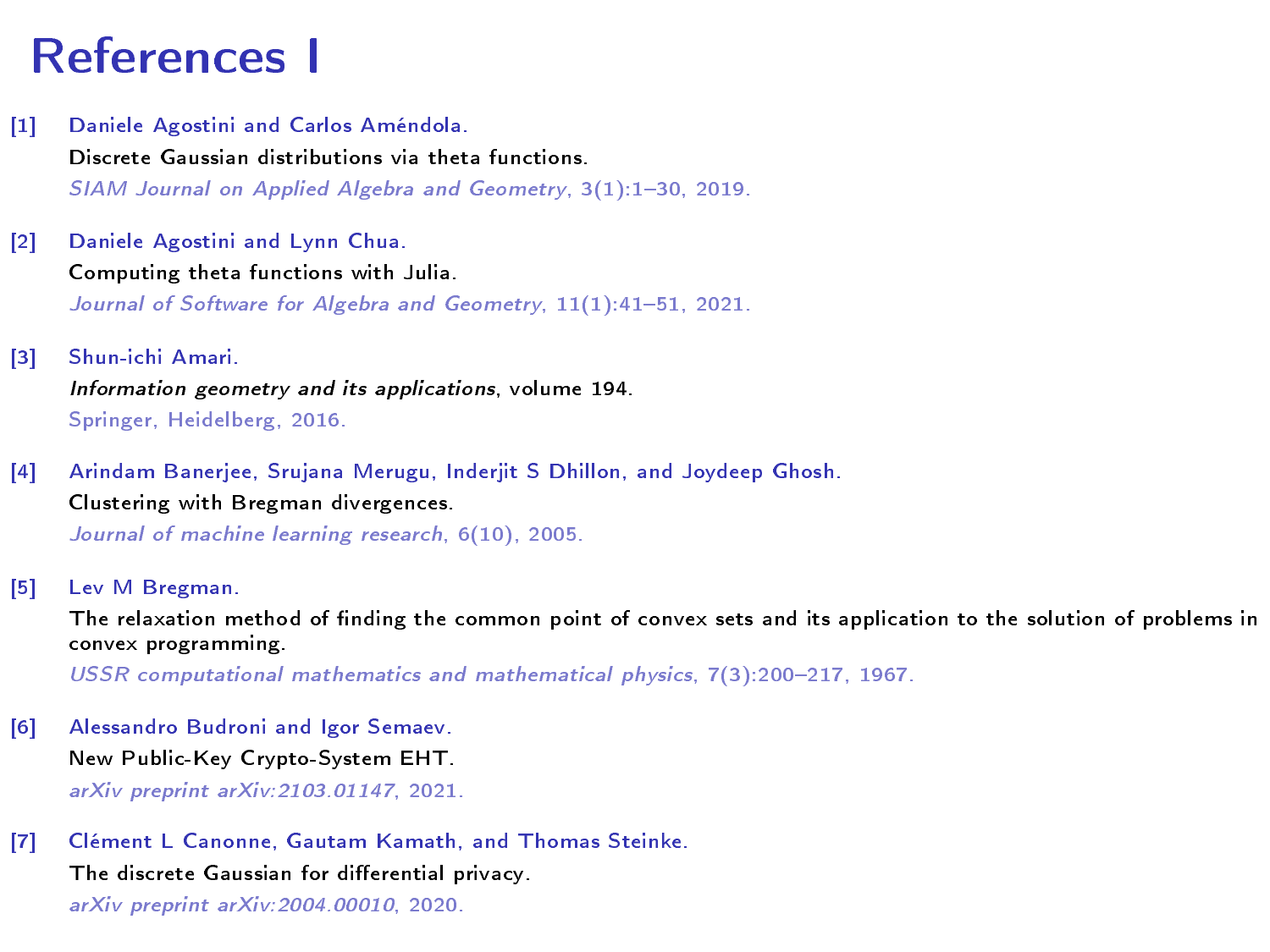#### References II

- <span id="page-28-0"></span>[8] Stefano Carrazza and Daniel Krefl. Sampling the Riemann-Theta Boltzmann machine. Computer Physics Communications, 256:107464, 2020.
- <span id="page-28-5"></span>[9] Andrzej Cichocki and Shun-ichi Amari. Families of alpha-beta-and gamma-divergences: Flexible and robust measures of similarities. Entropy,  $12(6)$ :1532-1568, 2010.
- <span id="page-28-1"></span>[10] Thomas M Cover. Elements of information theory. John Wiley & Sons, New Jersey, 1999.
- <span id="page-28-6"></span>[11] Jason V. Davis and Inderjit Dhillon. Differential entropic clustering of multivariate gaussians. Advances in Neural Information Processing Systems, 19:337, 2007.
- <span id="page-28-2"></span>[12] Bernard Deconinck, Matthias Heil, Alexander Bobenko, Mark Van Hoeij, and Marcus Schmies. Computing Riemann theta functions. Mathematics of Computation,  $73(247):1417-1442, 2004$ .
- <span id="page-28-3"></span>[13] Jörg Frauendiener, Carine Jaber, and Christian Klein. Efficient computation of multidimensional theta functions. Journal of Geometry and Physics, 141:147-158, 2019.
- <span id="page-28-4"></span>[14] Hironori Fujisawa and Shinto Eguchi. Robust parameter estimation with a small bias against heavy contamination. Journal of Multivariate Analysis, 99(9):2053-2081, 2008.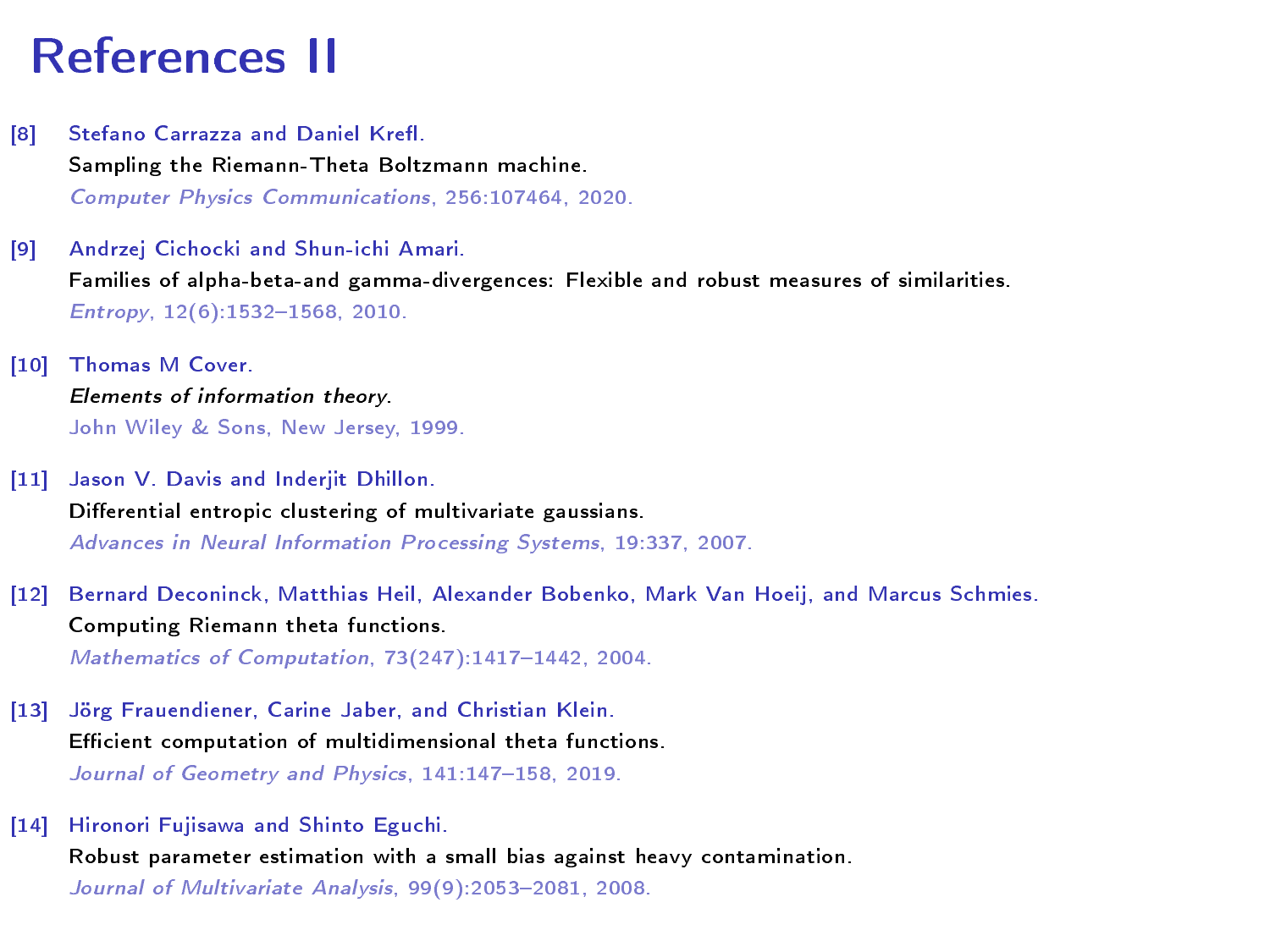## References III

- <span id="page-29-2"></span>[15] Anand Jerry George and Navin Kashyap. An MCMC Method to Sample from Lattice Distributions. arXiv:2101.06453, 2021.
- <span id="page-29-4"></span>[16] Robert Jenssen, Jose C Principe, Deniz Erdogmus, and Torbjørn Eltoft. The Cauchy-Schwarz divergence and Parzen windowing: Connections to graph theory and Mercer kernels.

Journal of the Franklin Institute,  $343(6)$ :614-629, 2006.

<span id="page-29-6"></span>[17] Simon J Julier.

An empirical study into the use of Chernoff information for robust, distributed fusion of Gaussian mixture models. In 9th International Conference on Information Fusion, pages  $1-8$ , IEEE, 2006.

<span id="page-29-1"></span>[18] Adrienne W Kemp.

Characterizations of a discrete normal distribution. Journal of Statistical Planning and Inference, 63(2):223-229, 1997.

<span id="page-29-0"></span>[19] JHC Lisman and MCA Van Zuylen.

Note on the generation of most probable frequency distributions. Statistica Neerlandica,  $26(1):19-23, 1972.$ 

<span id="page-29-3"></span>[20] Ali Mohammad-Djafari.

A Matlab program to calculate the maximum entropy distributions.

In Maximum entropy and Bayesian methods, pages 221-233. Springer, Heidelberg, 1992.

<span id="page-29-5"></span>[21] Frank Nielsen.

An information-geometric characterization of Chernoff information.

IEEE Signal Processing Letters, 20(3):269-272, 2013.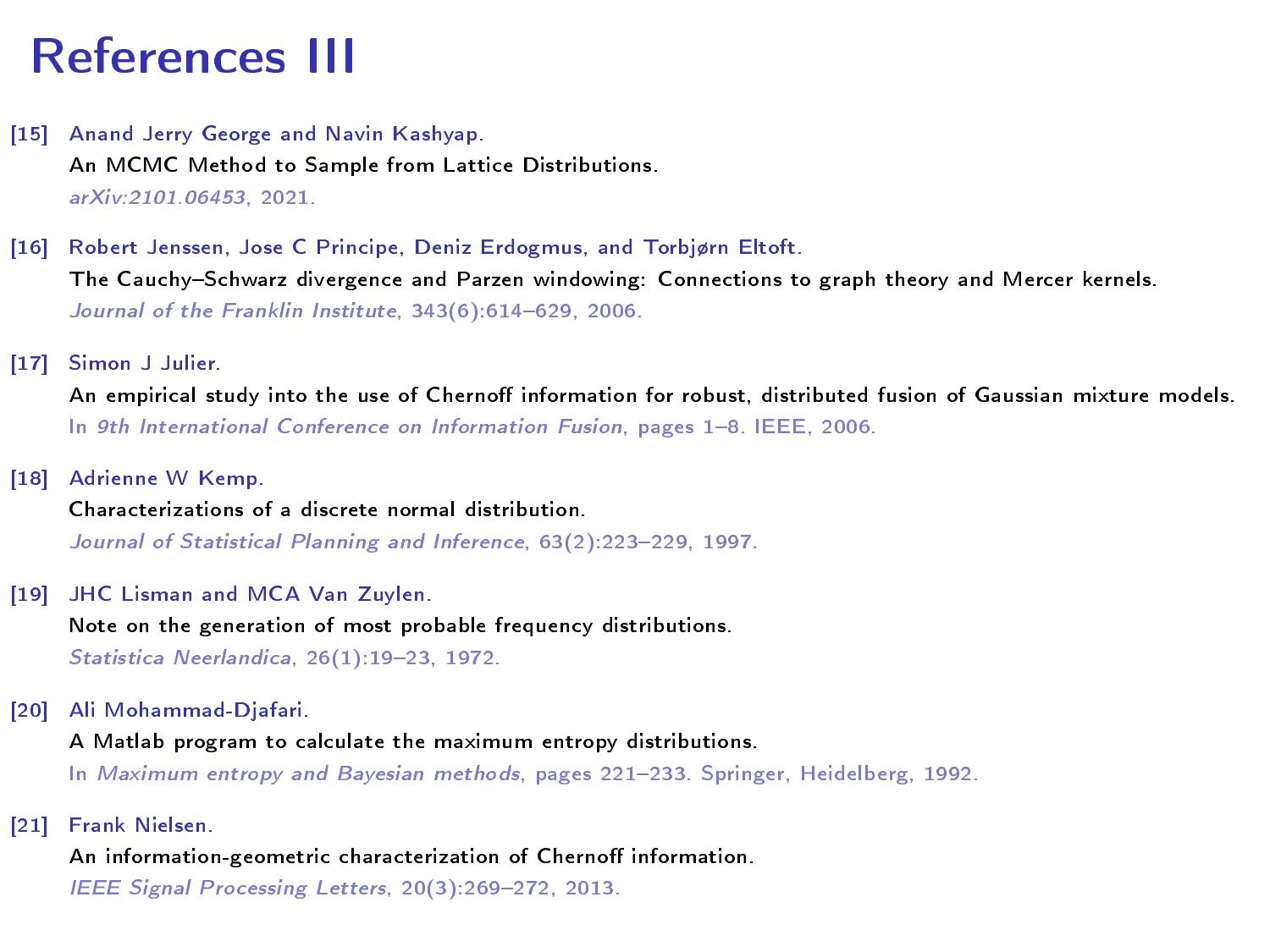#### References IV

- <span id="page-30-4"></span>[22] Frank Nielsen and Sylvain Boltz. The Burbea-Rao and Bhattacharyya centroids. IEEE Transactions on Information Theory, 57(8):5455-5466, 2011.
- <span id="page-30-3"></span>[23] Frank Nielsen and Richard Nock. Entropies and cross-entropies of exponential families. In 2010 IEEE International Conference on Image Processing, pages 3621-3624. IEEE, 2010.
- <span id="page-30-5"></span>[24] Frank Nielsen and Richard Nock. Patch matching with polynomial exponential families and projective divergences. In International Conference on Similarity Search and Applications, pages 109-116. Springer, 2016.
- <span id="page-30-6"></span>[25] Frank Nielsen, Ke Sun, and Stéphane Marchand-Maillet. On Hölder projective divergences. Entropy, 19(3):122, 2017.
- <span id="page-30-0"></span>[26] Frank WJ Olver, Daniel W Lozier, Ronald F Boisvert, and Charles W Clark. NIST Handbook of mathematical functions. Cambridge university press, Cambridge, 2010.
- <span id="page-30-1"></span>[27] Carl Ludwig Siegel. Symplectic geometry. Elsevier, Amsterdam, 2014.
- <span id="page-30-2"></span>[28] Paweł J Szabłowski.

Discrete normal distribution and its relationship with Jacobi theta functions. Statistics & probability letters, 52(3):289-299, 2001.